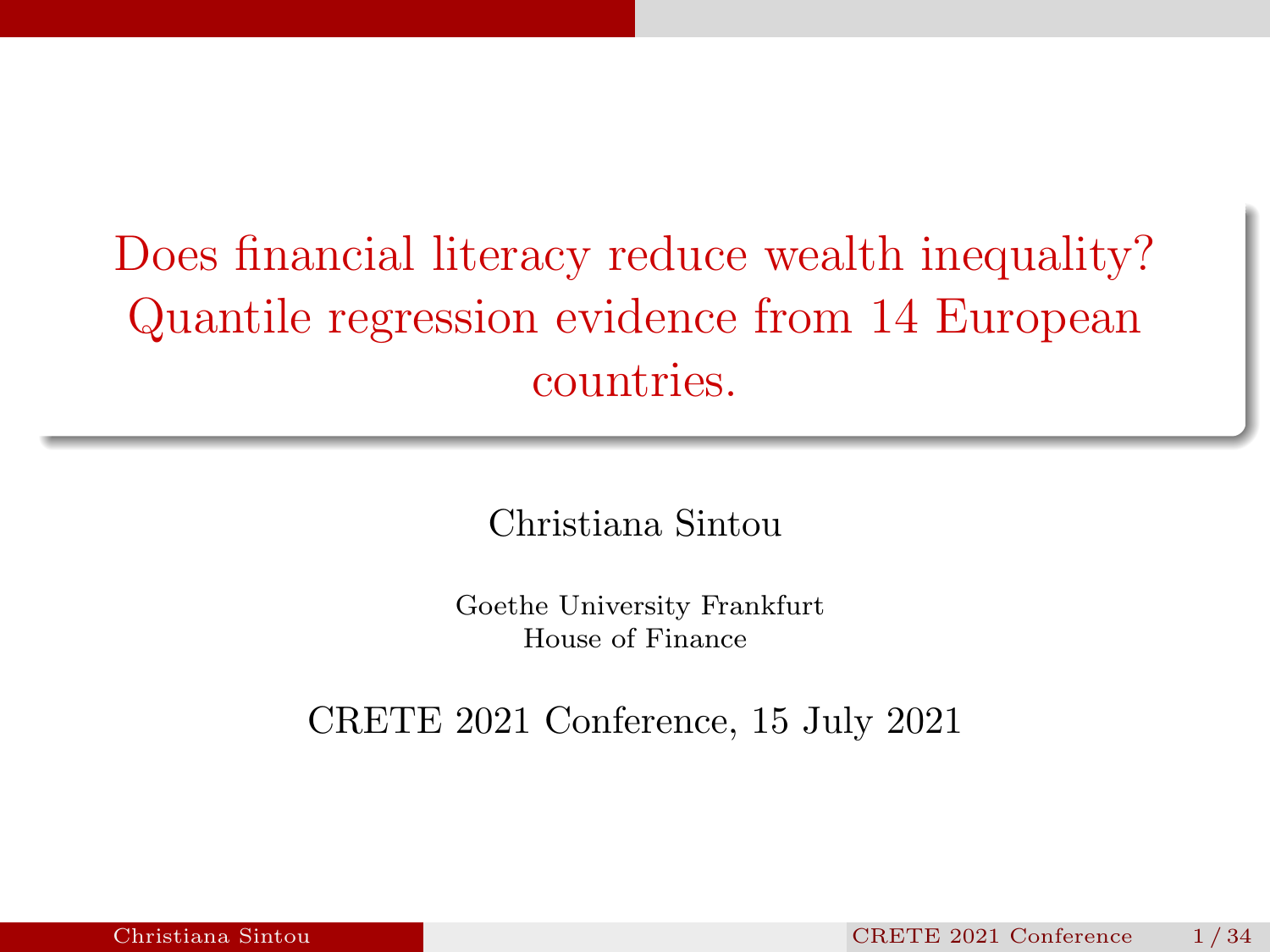#### <span id="page-1-0"></span>Motivation I

- Wealth distribution appears to be extremely skewed and with a long right tail:
	- $\sqrt{\ }$  The top 10% holds 50% of total wealth in the OECD countries;
	- $\checkmark$  The next richest 50% hold almost the entire other half, while the 40% least wealthy own little over 3%.



- $\checkmark$  Within Europe, there are marked differences among countries:
- ⇒ Wealth is most concentrated at the top of the distribution in Austria, Germany and the Netherlands.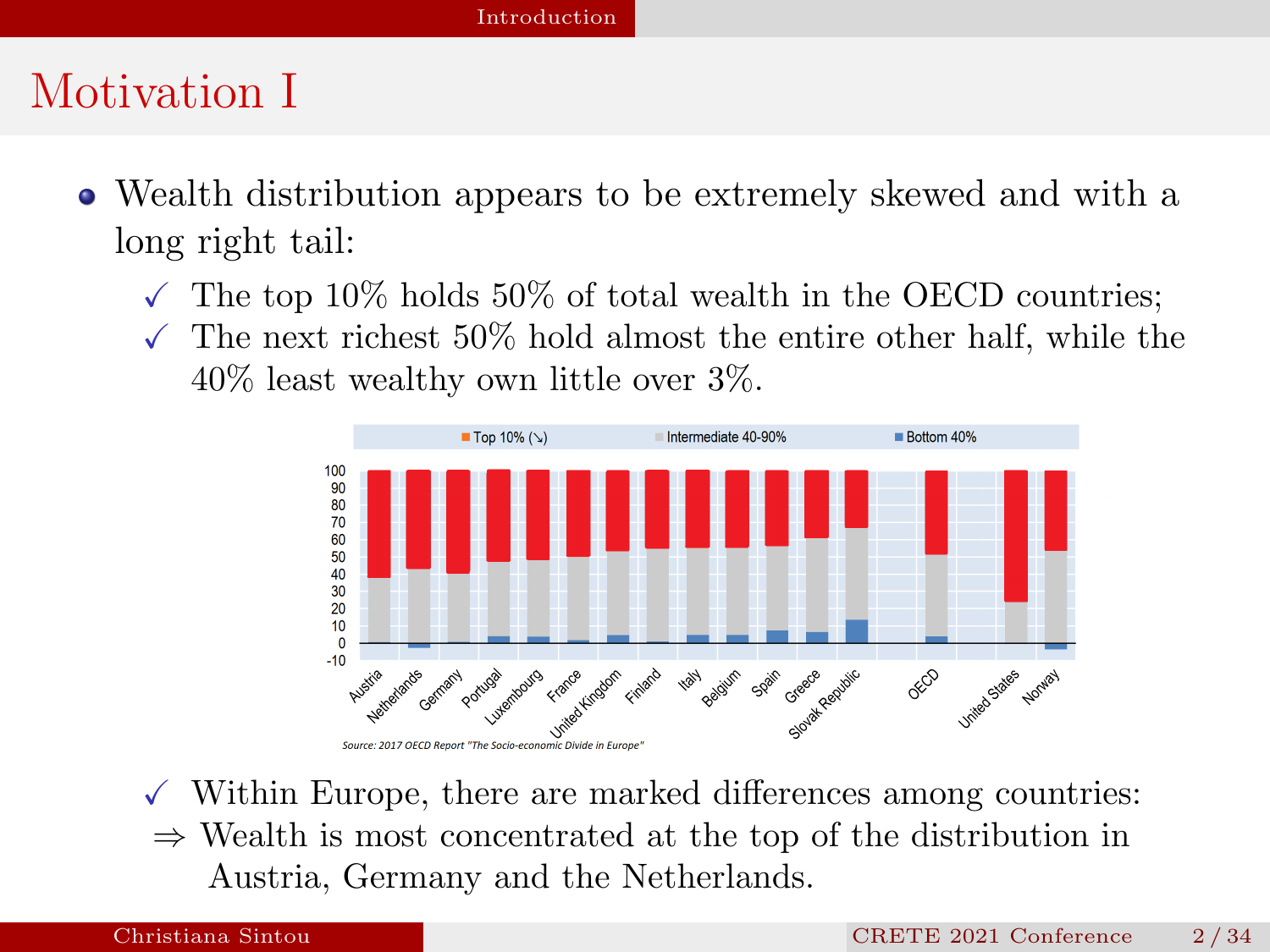### Motivation II

What are the causes behind wealth inequality?

- Four main mechanisms:
	- $\sqrt{\ }$  Heterogeneity in lifetime earnings [\(Modigliani, F. and Brumberg](#page-33-0)  $(1954)$ ;
	- $\checkmark$  Motives for **precautionary savings** [\(Deaton \(1992\)](#page-33-1));
	- $\sqrt{\frac{1}{2}}$  Intergenerational transfers (see e.g. [Davies \(1982\)](#page-33-2));
	- $\checkmark$  Governmental transfers [\(Hubbard et al. \(1995\)](#page-33-3)).
- A more recent wave of papers has focused on:
	- $\sqrt{\ }$  Time preferences and risk aversion [\(Cagetti \(2003\)](#page-33-4));
	- $\sqrt{\phantom{a}}$  Household composition [\(Attanasio et al. \(1999\)](#page-33-5); [Scholz et al.](#page-33-6)  $(2006)$ ;
	- $\sqrt{\phantom{a}}$  Medical expenses and life expectancies [\(De Nardi et al.](#page-33-7)  $(2011)$ :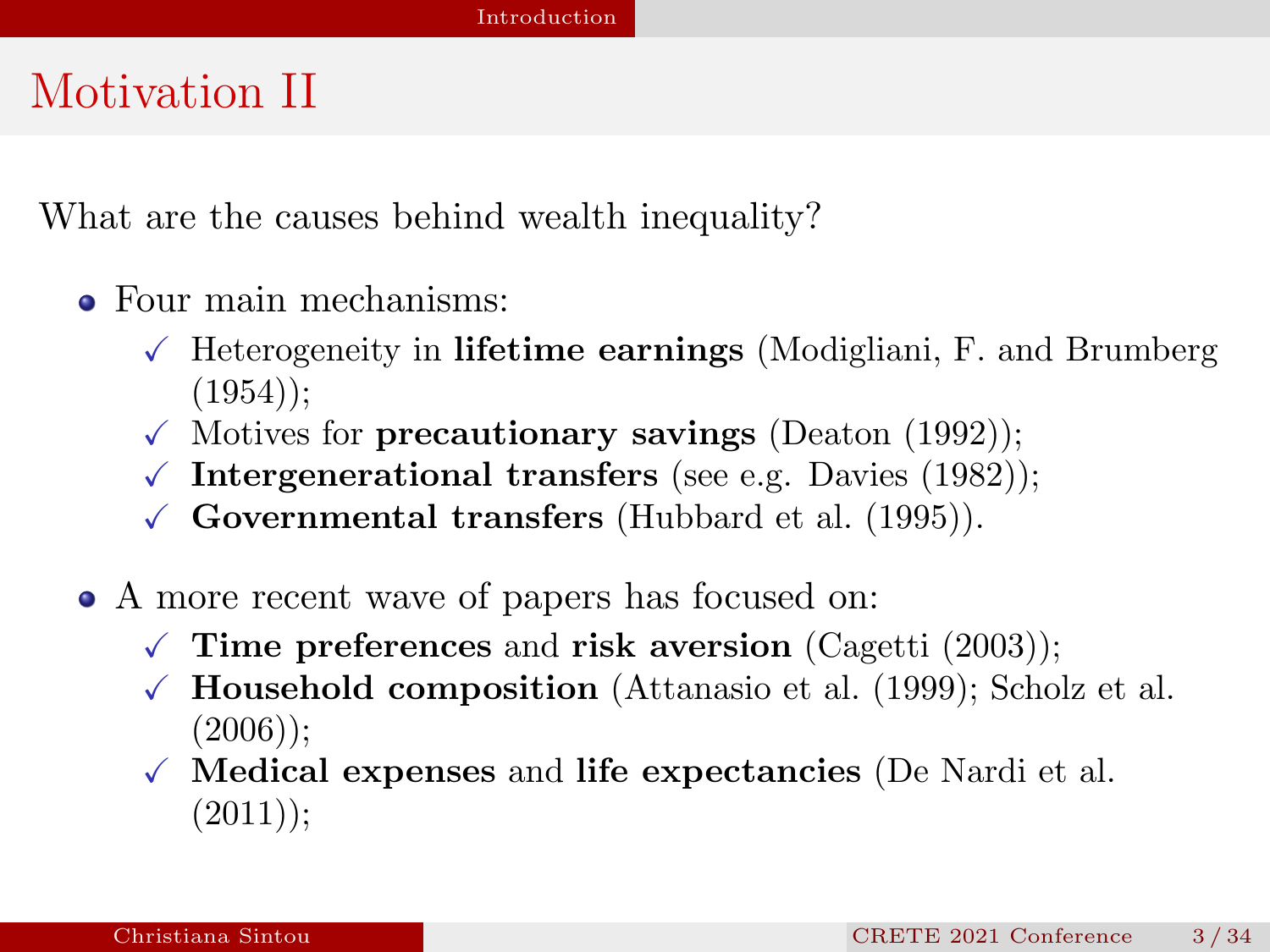### Motivation III

What is the role of financial literacy on wealth inequality?

- [Lusardi et al. \(2017\)](#page-33-8) develop a multi-period life-cycle model and show that:
	- $\sqrt{\phantom{a}}$  Differences in financial knowledge can account for 30–40% of U.S. wealth inequality.
	- $\sqrt{\ }$  Interventions to close the gap by providing targeted financial literacy may reduce wealth inequality.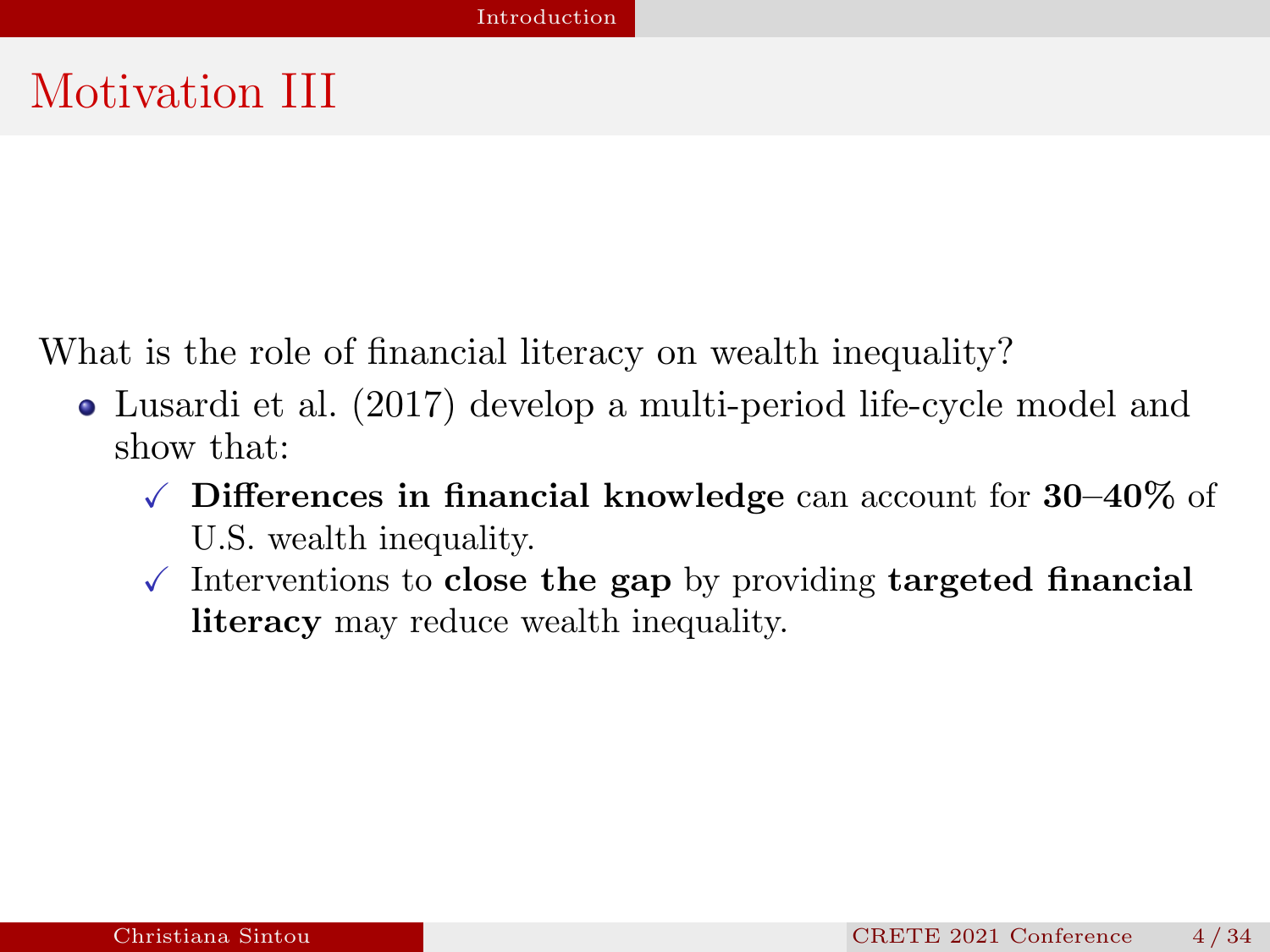### Motivation IV

Figure 1: Top 10% Net Wealth Share and Deviations in Financial Literacy Scores Within OECD Countries

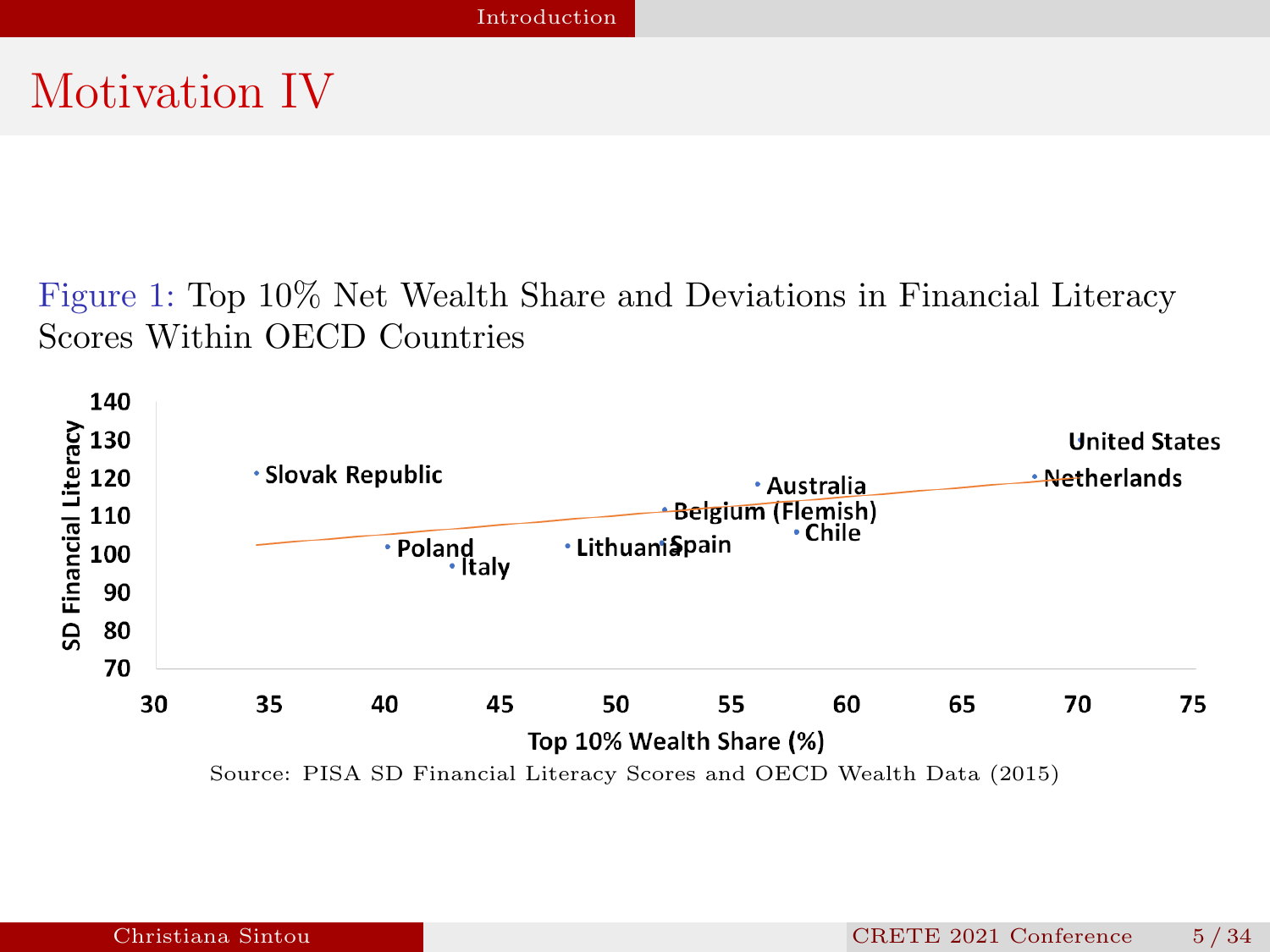### Contribution to the Literature

This study contributes to the growing body of empirical research on financial literacy and its important implications for welfare.

- Empirical research has focused on the effect of financial literacy on wealth accumulation:
	- $\sqrt{\ }$  Financial knowledge is strongly positively related to **wealth** accumulation (see e.g. [Behrman et al. \(2012\)](#page-33-9); [van Rooij et al.](#page-33-10)  $(2012)$ .
	- $\sqrt{\ }$  The evidence is based on **mean regression estimates**.

#### Focus:

(a) Heterogeneous effects of financial literacy Vs mean estimates? (b) The effect of financial literacy on wealth inequality Vs wealth accumulation?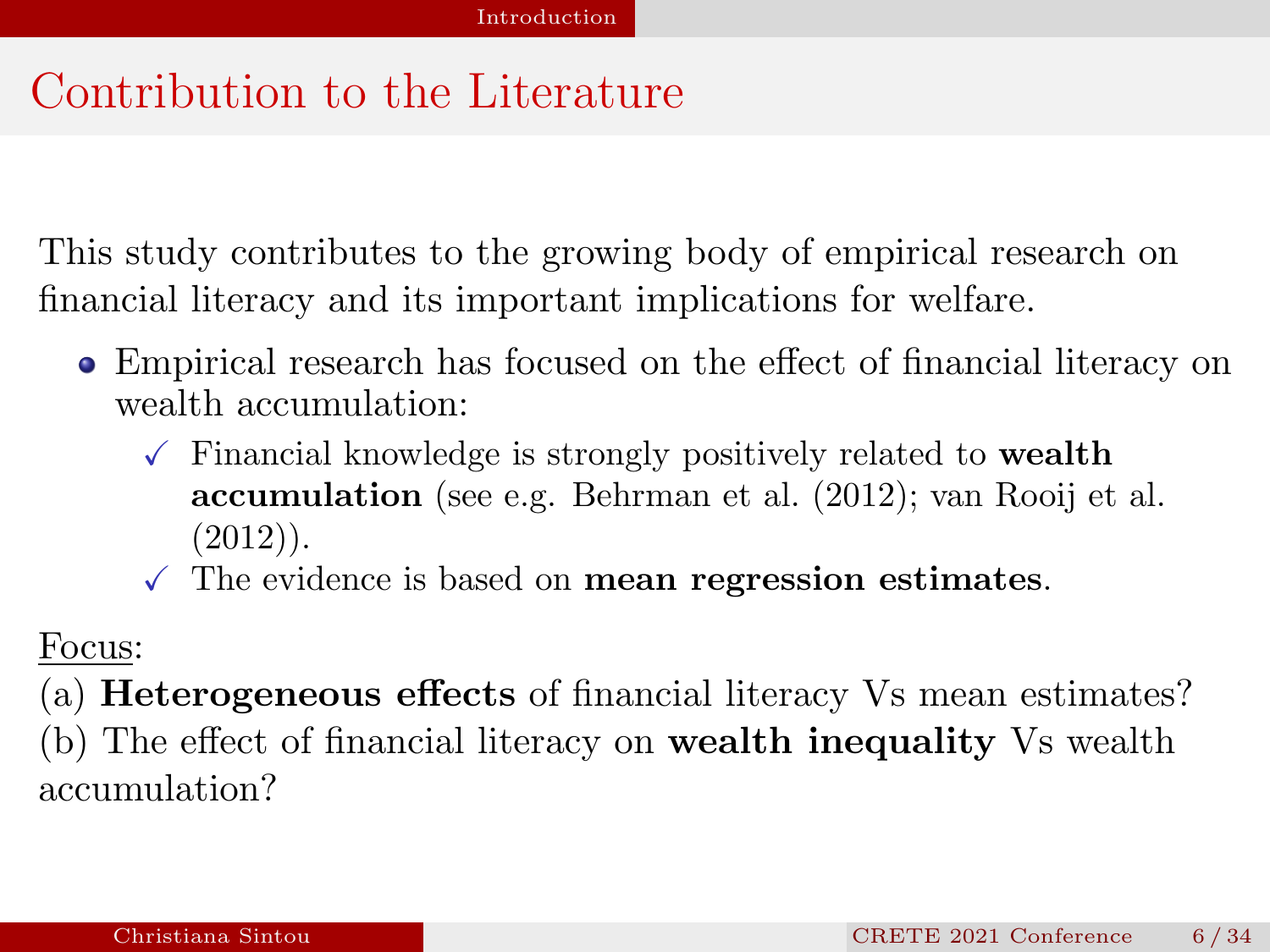#### Research Questions

#### Research Questions:

- [Q1] How the effects of financial literacy vary across the wealth distribution and who benefit the most?
- [Q2] Can financial literacy help reducing overall wealth inequality?
- [Q3] To what extent these effects differ across different European countries?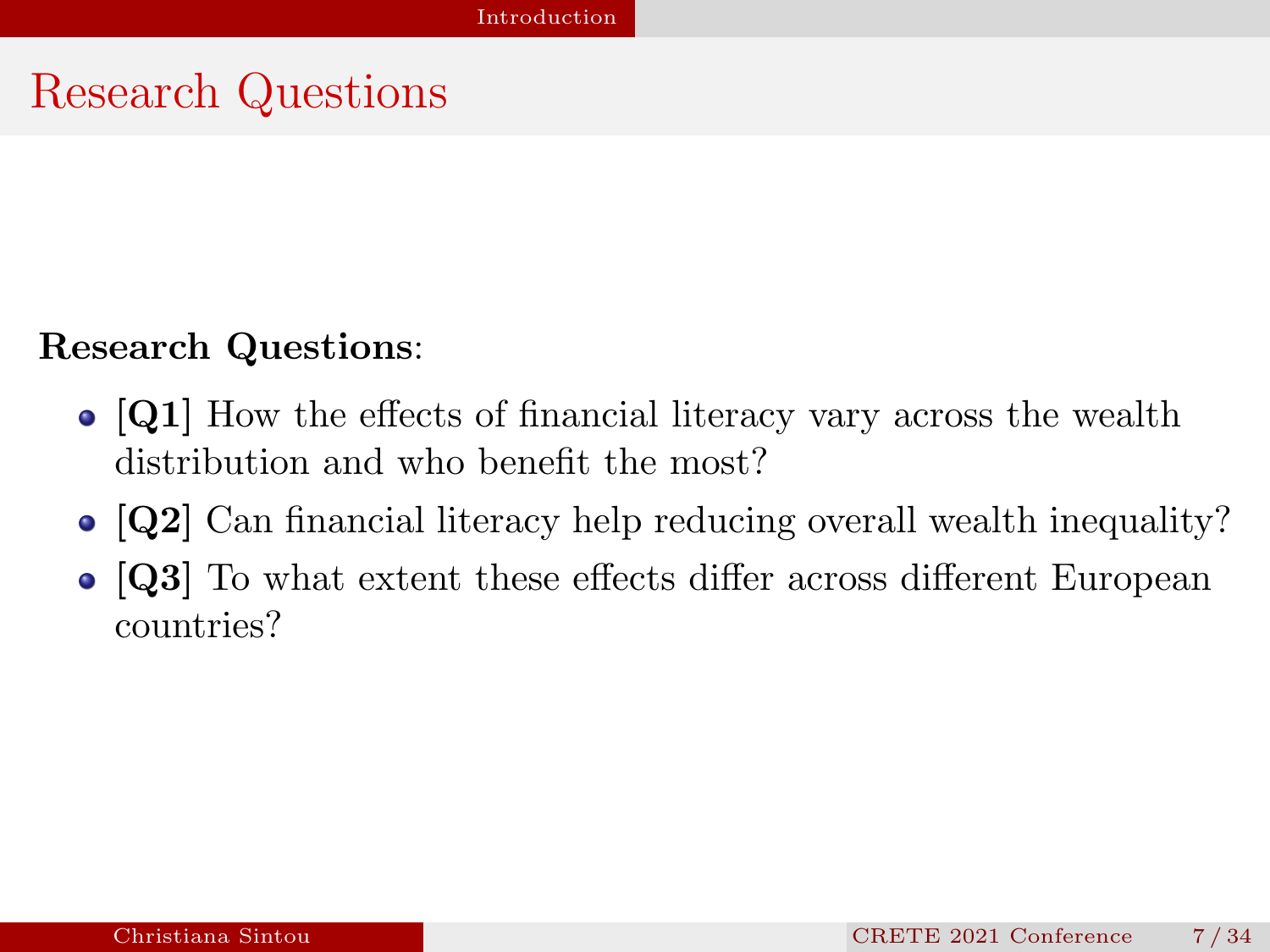### Summary

- The paper uses SHARE data from the 2013 wave to examine the heterogeneous effects of financial literacy on the wealth distribution and its importance for wealth inequality.
- I use UQR and IV estimation techniques, accounting for country fixed effects.
- I find that financial literacy:
	- $\sqrt{\ }$  Increases the level of wealth holdings across all quantiles;
	- $\sqrt{\ }$  But it has substantially higher returns at the lower quantiles of the wealth distribution.
- The findings suggest that:
	- $\checkmark$  Those who **benefit most** from additional financial knowledge are individuals at the lower quantiles of wealth;
	- $\checkmark$  As more individuals become financially literate, overall wealth inequality decreases.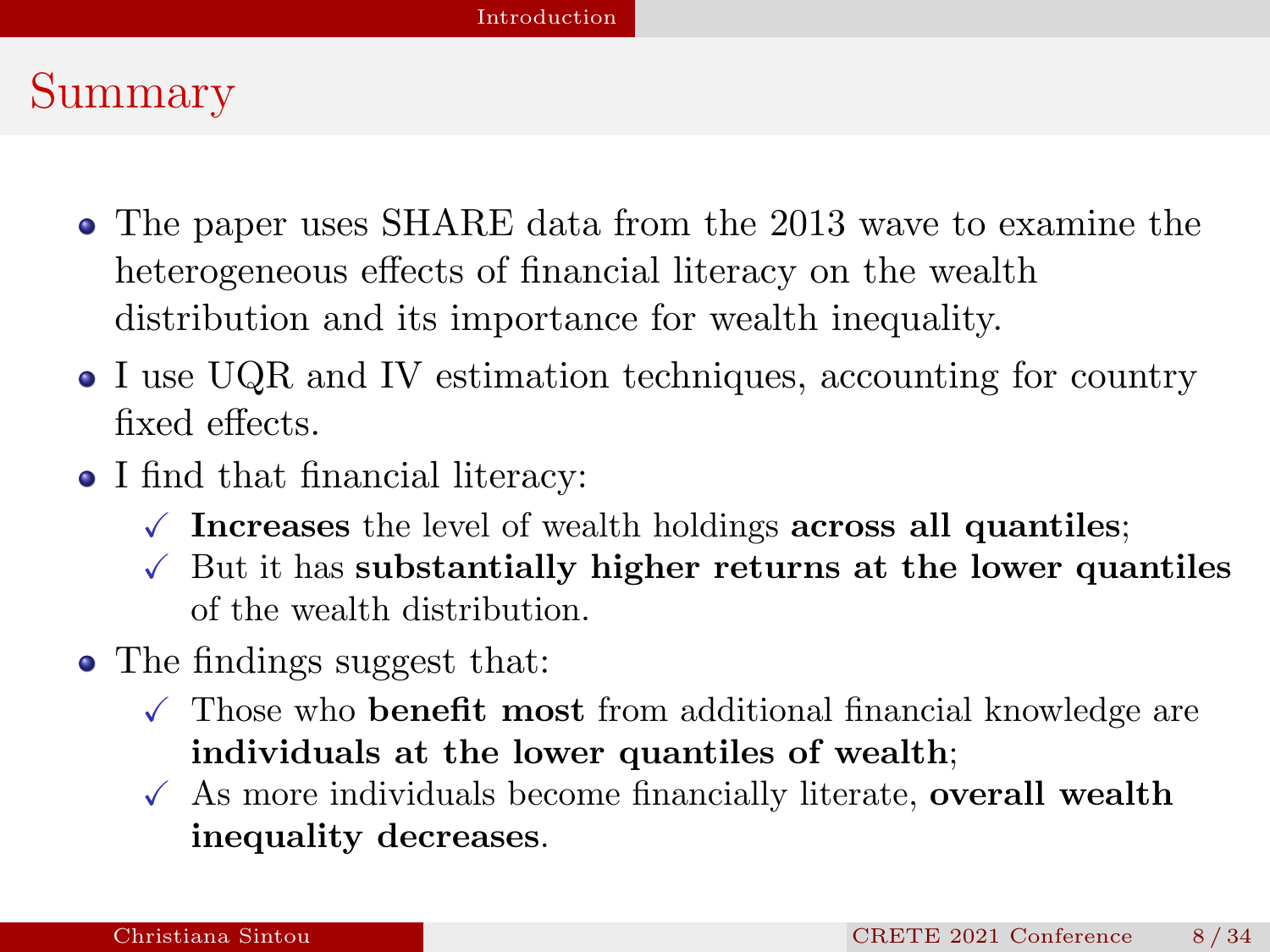#### [Data](#page-8-0)

#### <span id="page-8-0"></span>The SHARE Dataset

- The analysis is based on cross-sectional data from the 2013 wave of the Survey of Health, Ageing and Retirement in Europe (SHARE).
- The analysis includes 14 European countries (Israel is excluded).

| Country        | #Response | Percent |
|----------------|-----------|---------|
| Austria        | 4,560     | 6.66    |
| Belgium        | 5,792     | 8.47    |
| Czech Republic | 5,866     | 8.57    |
| Denmark        | 4,279     | 6.25    |
| Estonia        | 6.083     | 8.89    |
| France         | 4,650     | 6.80    |
| Germany        | 5,783     | 8.45    |
| Israel         | 2,794     | 4.08    |
| Italy          | 4,902     | 7.16    |
| Luxembourg     | 1,610     | 2.35    |
| Netherlands    | 4,253     | 6.22    |
| Slovenia       | 3,010     | 4.40    |
| Spain          | 6,976     | 10.20   |
| Sweden         | 4,745     | 6.94    |
| Switzerland    | 3.116     | 4.55    |
| Total          | 68,419    | 100.00  |

The final sample varies between 56,000 and 53,000 observations, based on the specification.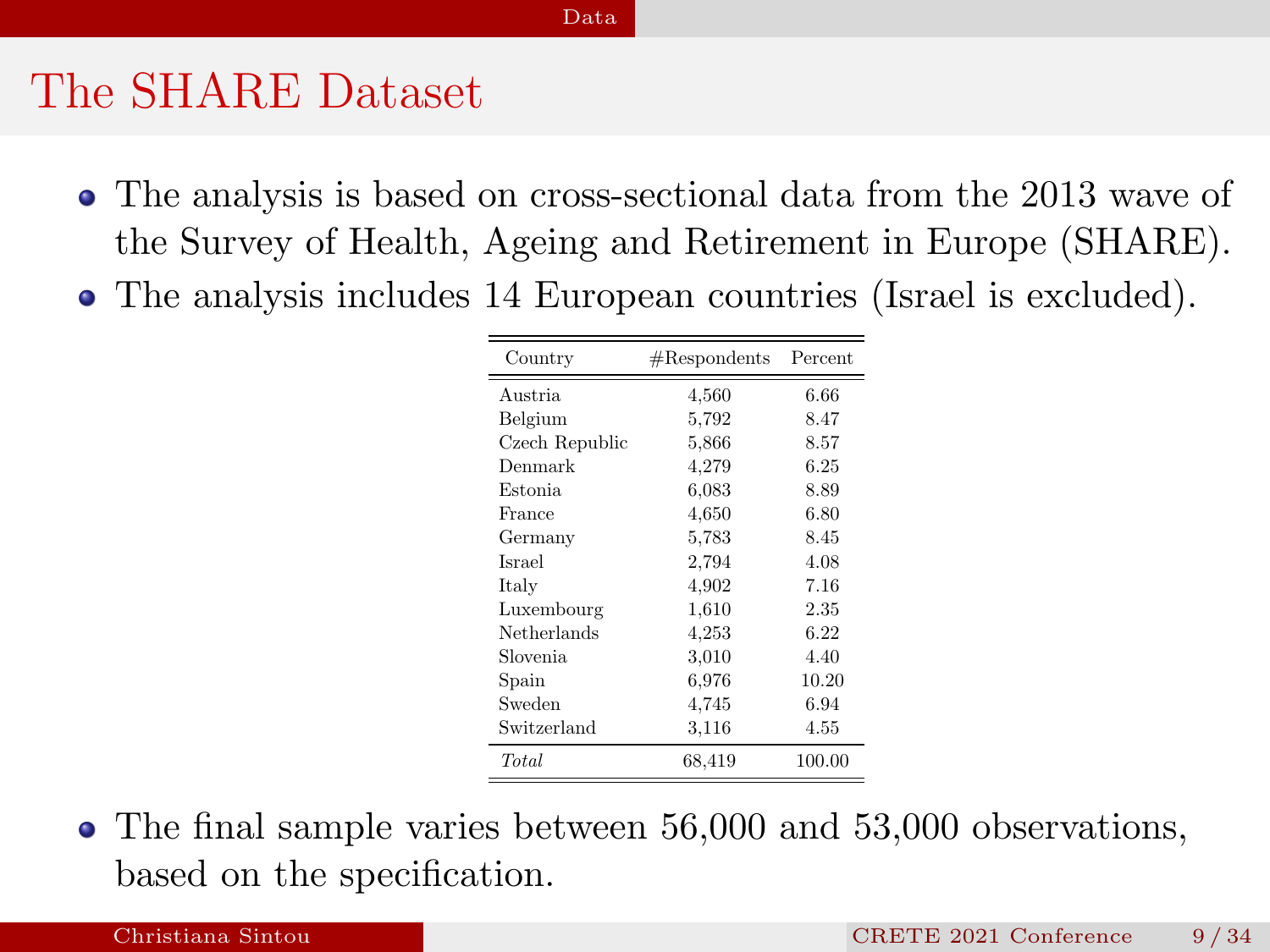#### [Data](#page-8-0)

#### Key Variables Definitions

• The dependent variable, "Net Household Wealth" is defined as follows:

Net Household Wealth= Financial Assets + Real Assets - Liabilities

The key independent variable is financial literacy and is calculated as the the number of correct responses on the following 4 questions:

|                  | Definition                                                                                                                                     |
|------------------|------------------------------------------------------------------------------------------------------------------------------------------------|
| Numeracy         | "If the chance of getting a disease is $10\%$ how many people out of 1,000<br>would be expected to get the disease?"                           |
| Sales Discount 1 | "In a sale, a shop is selling all items at half price. Before the sale, a sofa costs 300 euro.<br>How much will it cost in the sale?"          |
| Sales Discount 2 | "A second hand car dealer is selling a car for 6,000 euro. This is two-thirds of what<br>it costs new. How much did the car cost new?"         |
|                  | Compound Interest "You have 2,000 euro in an account, which earns 10% interest each year.<br>How much would you have at the end of two years?" |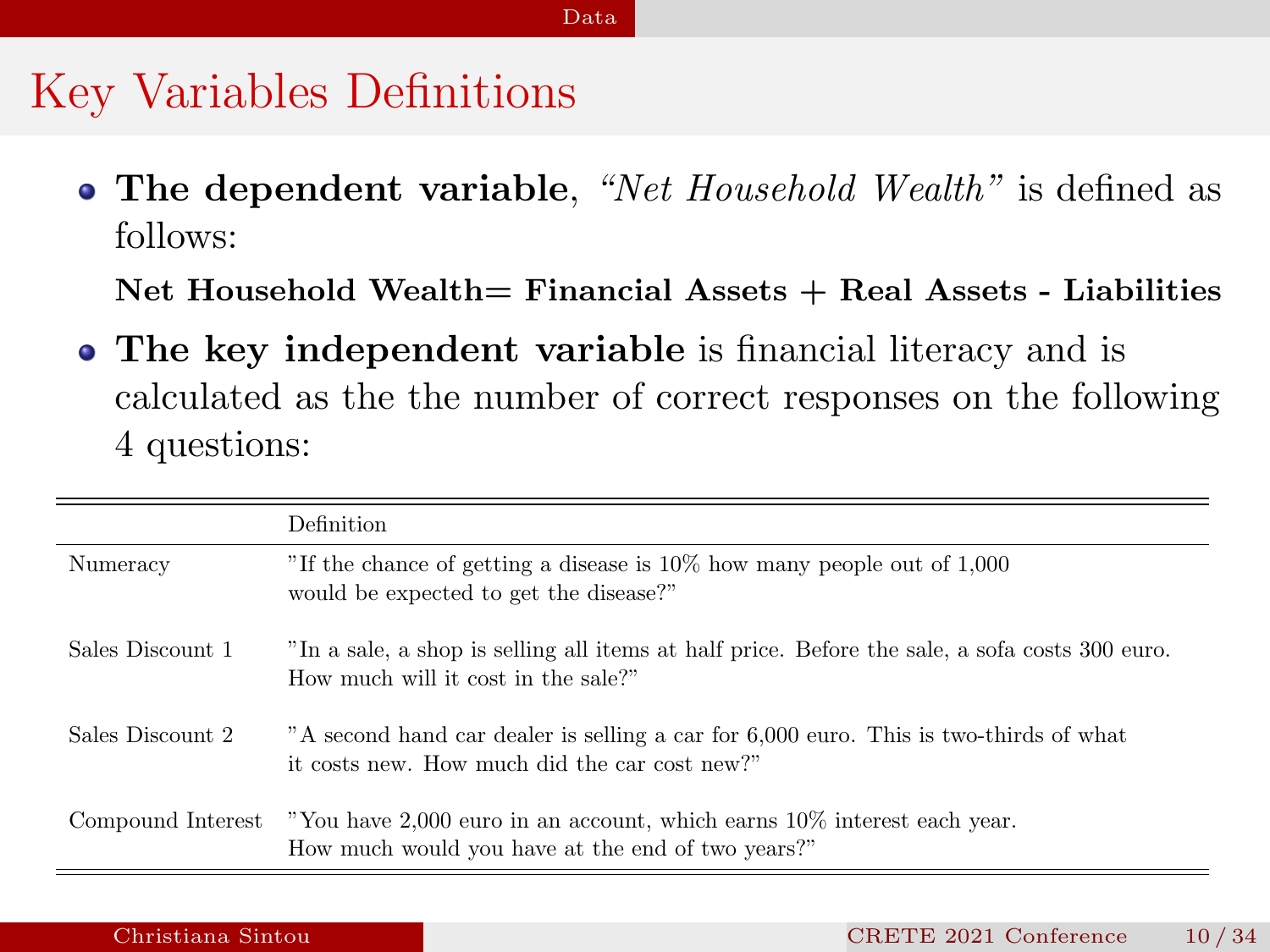#### [Data](#page-8-0)

# Control Variables and Instruments

#### Other Controls:

- Exogenous Indicators:
	- $\sqrt{\phantom{a}}$  Age, Gender, Years of Education, No of inherited Items (Value 5000) or more)
- Personality Traits:
	- $\sqrt{\ }$  Financial Risk Tolerance
	- $\sqrt{\phantom{a}}$  Long-Term planning horizon
	- $\sqrt{\phantom{a}}$  Depression
- Demographic Characteristics:
	- $\sqrt{N}$  No of Children
	- $\checkmark$  Marital, Health & Job Status
	- $\checkmark$  Total Household Income

#### Candidate 1st Stage Instruments:

- Age-related variables: maths & language performance, books/ rooms/ people in the residence at age of 10.
- Family Background: father's & mother's education.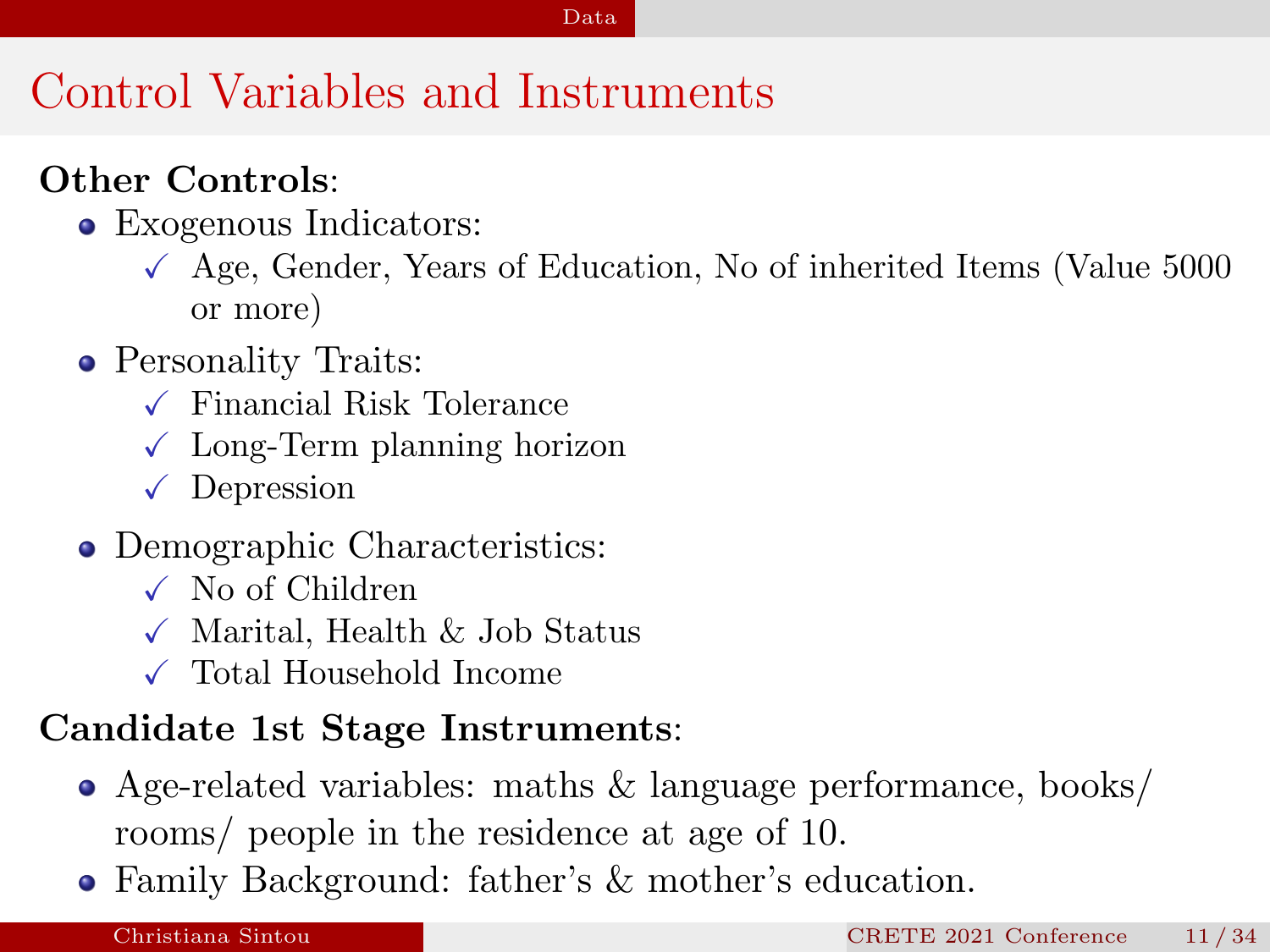# <span id="page-11-0"></span>Net Household Wealth

#### Figure 2: Distribution of Net Household Wealth.



|       | Net Household Wealth |                 |                 |              |
|-------|----------------------|-----------------|-----------------|--------------|
|       | Percentiles          | <b>Smallest</b> |                 |              |
| $1\%$ | 201.45               | 1.08            |                 |              |
| 5%    | 3.300.00             | 1.15            |                 |              |
| 10%   | 12.067.58            | 1.33            |                 |              |
| 25%   | 65.017.24            | 1.69            | Obs             | 54.628       |
| 50%   | 179.177.40           |                 | Mean            | 295.866.20   |
|       |                      | Largest         | Std. Dev.       | 36,8513.50   |
| 75%   | 370,000.00           | 2,021,931.00    |                 |              |
| 90%   | 703.549.10           | 2,021,931.00    | Variance        | $1.36E + 11$ |
| 95%   | 1.042.000.00         | 2.021.931.00    | <b>Skewness</b> | 2.54         |
| 99%   | 2.021.931.00         | 2.021.931.00    | Kurtosis        | 10.52        |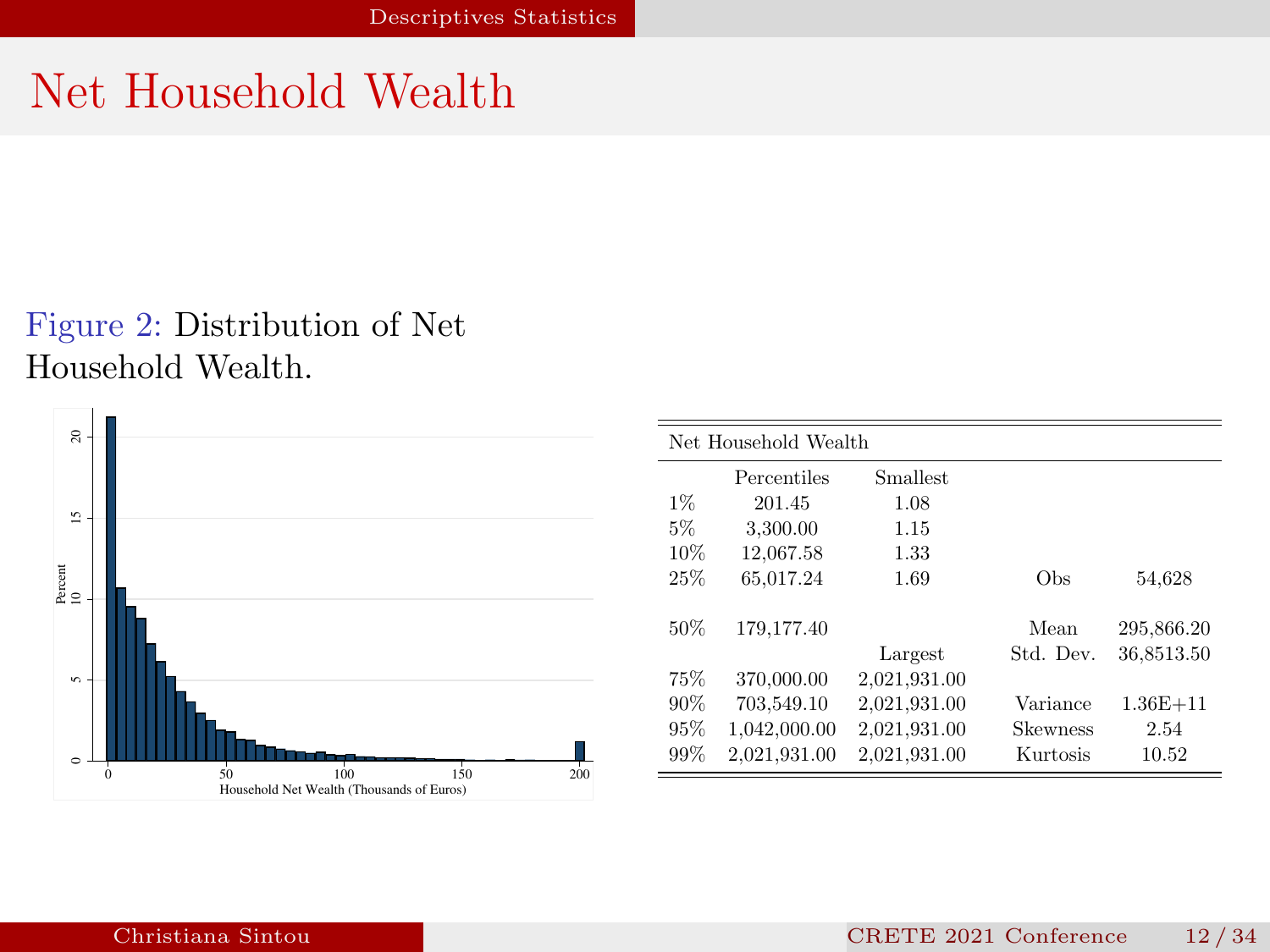#### Financial Literacy

#### Figure 3: Distribution of financial literacy responses.

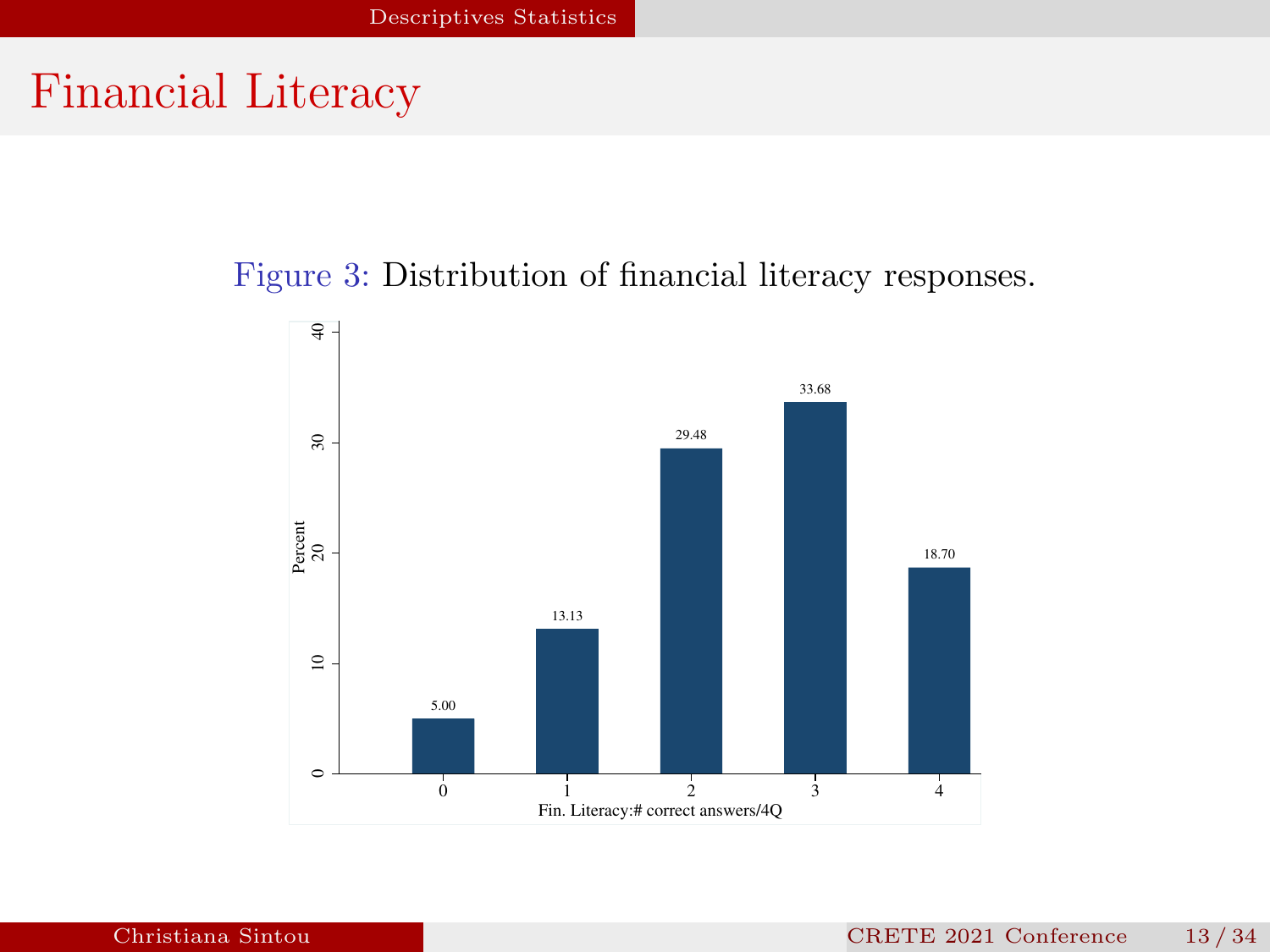#### Table 1: Mean differences between FL High and FL Low.

|                                                   | FL_High    | FL_Low     | T-test      |
|---------------------------------------------------|------------|------------|-------------|
|                                                   | (1)        | (2)        | (3)         |
| Average Net Household Wealth                      | 342,342.78 | 244,729.40 | $31.19***$  |
| 1st Quantile of Net Household Wealth: $[0 - 25]$  | 15.47%     | 21.32%     | $-17.75***$ |
| 2nd Quantile of Net Household Wealth: $(25-50)$   | 22.23%     | 26.78%     | $-12.38***$ |
| 3rd Quantile of Net Household Wealth: $(50 - 75)$ | 26.33%     | 28.16\%    | $-4.8***$   |
| 4th Quantile of Net Household Wealth: $(75-100)$  | 35.97%     | 23.74%     | $31.4***$   |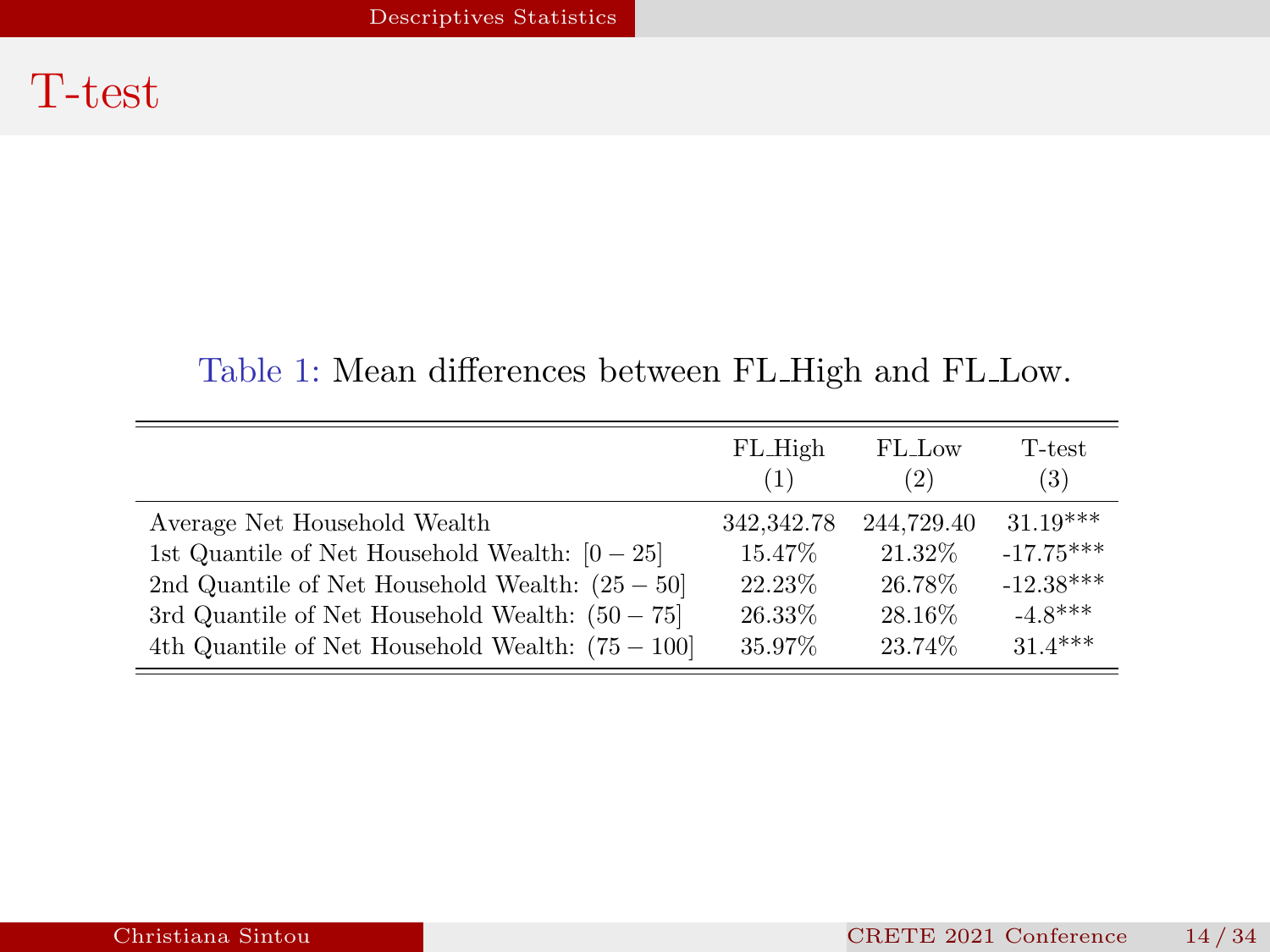# Descriptive Statistics

| Variables                                      | Mean      | <b>SD</b>  | Min      | Max          |
|------------------------------------------------|-----------|------------|----------|--------------|
| I. Exogenous Indicators                        |           |            |          |              |
| Male                                           | 44.34%    | (0.50)     | $\Omega$ | 1            |
| Age                                            | 65.91     | (10.03)    | 30       | 100          |
| Years of education                             | 11.21     | (4.35)     | $\Omega$ | 25           |
| Number of inherited items (value 5000 or more) | 0.17      | (0.49)     | $\Omega$ | 5            |
| <b>II.</b> Personality Traits                  |           |            |          |              |
| Financial risk taking                          | 25.85%    | (0.44)     | $\Omega$ | 1            |
| Long-term planning horizon                     | 42.19%    | (0.49)     | $\Omega$ | 1.           |
| Depression scale                               | 2.30      | (2.18)     | $\Omega$ | 12           |
| <b>III.</b> Demographic Characteristics        |           |            |          |              |
| Number of children                             | 2.14      | (1.30)     | $\Omega$ | 15           |
| Marital Status: Married                        | 73.81%    | (0.44)     | $\Omega$ | $\mathbf{1}$ |
| $\gg$ : Single                                 | 5.38%     | (0.23)     | $\Omega$ | 1            |
| Divorced<br>S.                                 | 8.15%     | (0.27)     | $\Omega$ | 1            |
| - Widowed                                      | 12.66%    | (0.33)     | $\Omega$ | 1            |
| Health Status: Excellent                       | 8.88%     | (0.28)     | $\Omega$ | 1            |
| »: Very Good                                   | 18.55%    | (0.39)     | $\Omega$ | 1            |
| $\mathbb{R}$ : Good                            | 37.91%    | (0.49)     | $\Omega$ | 1            |
| √: Fair                                        | 26.02%    | (0.44)     | $\Omega$ | 1            |
| $\sim$ : Poor                                  | 8.64%     | (0.28)     | 0        | 1            |
| Job Status: Retired                            | 56.39%    | (0.50)     | $\Omega$ | 1            |
| »: Employed or self-employed                   | 28.84%    | (0.45)     | $\Omega$ | 1            |
| »: Unemployed                                  | 2.65%     | (0.16)     | $\Omega$ | 1            |
| »: Permanently sick/disabled                   | 2.93%     | (0.17)     | $\Omega$ | 1            |
| Homemaker<br>s:                                | 8.19%     | (0.27)     | $\Omega$ | 1            |
| »: Other                                       | 1.01%     | (0.10)     | $\Omega$ | 1            |
| Total household income                         | 46.176.08 | (82114.85) | 2,160.00 | 1,200,000.00 |
| # Observations                                 | 54.628    |            |          |              |

#### Table 2: Descriptive Statistics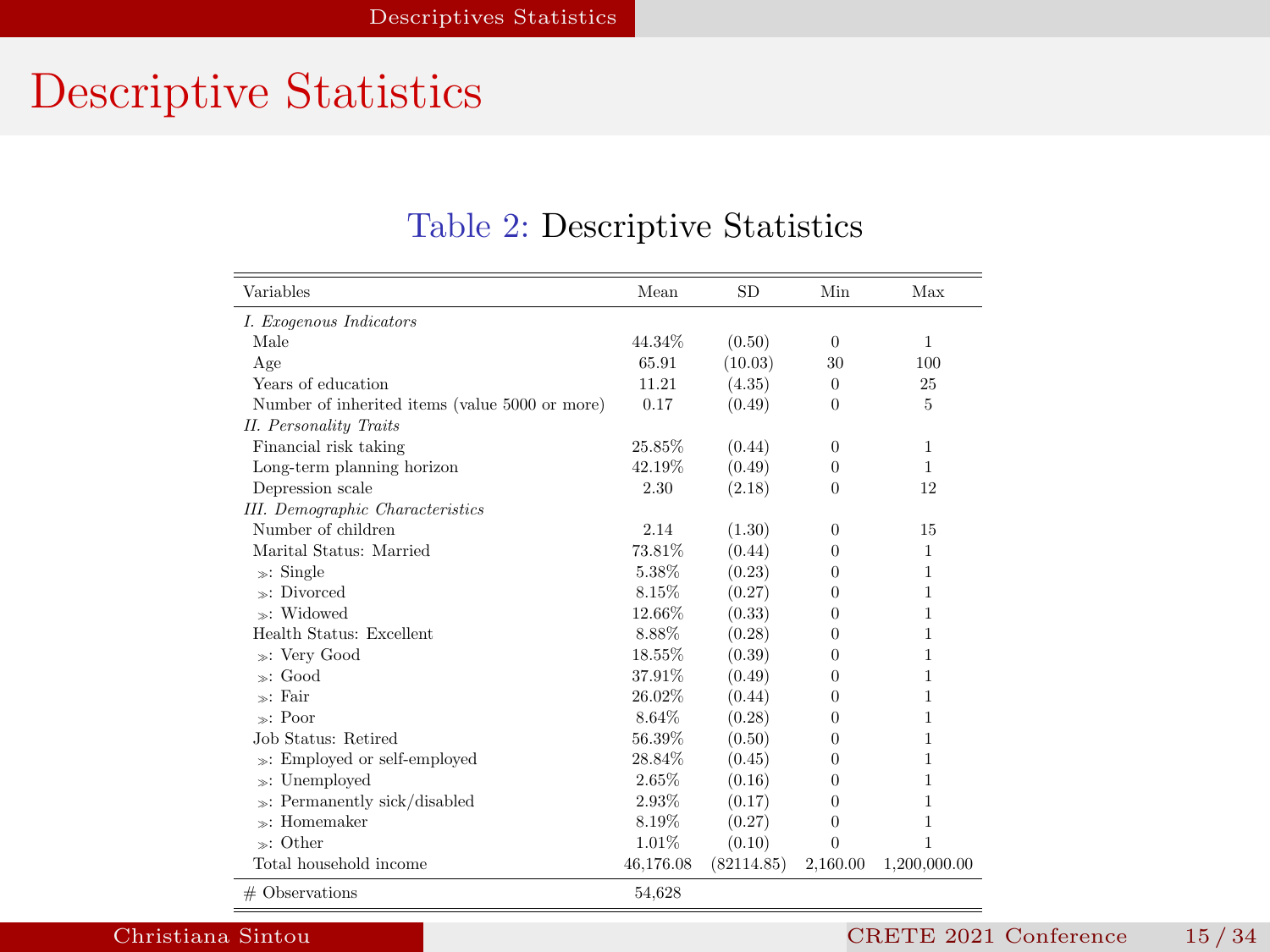### <span id="page-15-0"></span>The wealth equation

I consider the following equation to be estimated [\(Behrman et al.](#page-33-9)  $(2012)$ :

$$
ln(w_i) = \alpha_0 + \beta_{FL} FL_i + \alpha_1 C_i + \alpha_2 E_i + \phi_c + u_i,
$$
\n(1)

where

- $ln(w_i)$ : natural logarithm of net household wealth
- $FL_i$ : financial literacy index
- $C_i$ : vector of observed characteristics
- $E_i$ : vector of unobserved individual characteristics
- $\phi_i$ : country fixed effects
- $u_i$ : error term

I estimate this via an Unconditional Quantile Regression and we compare the results with OLS.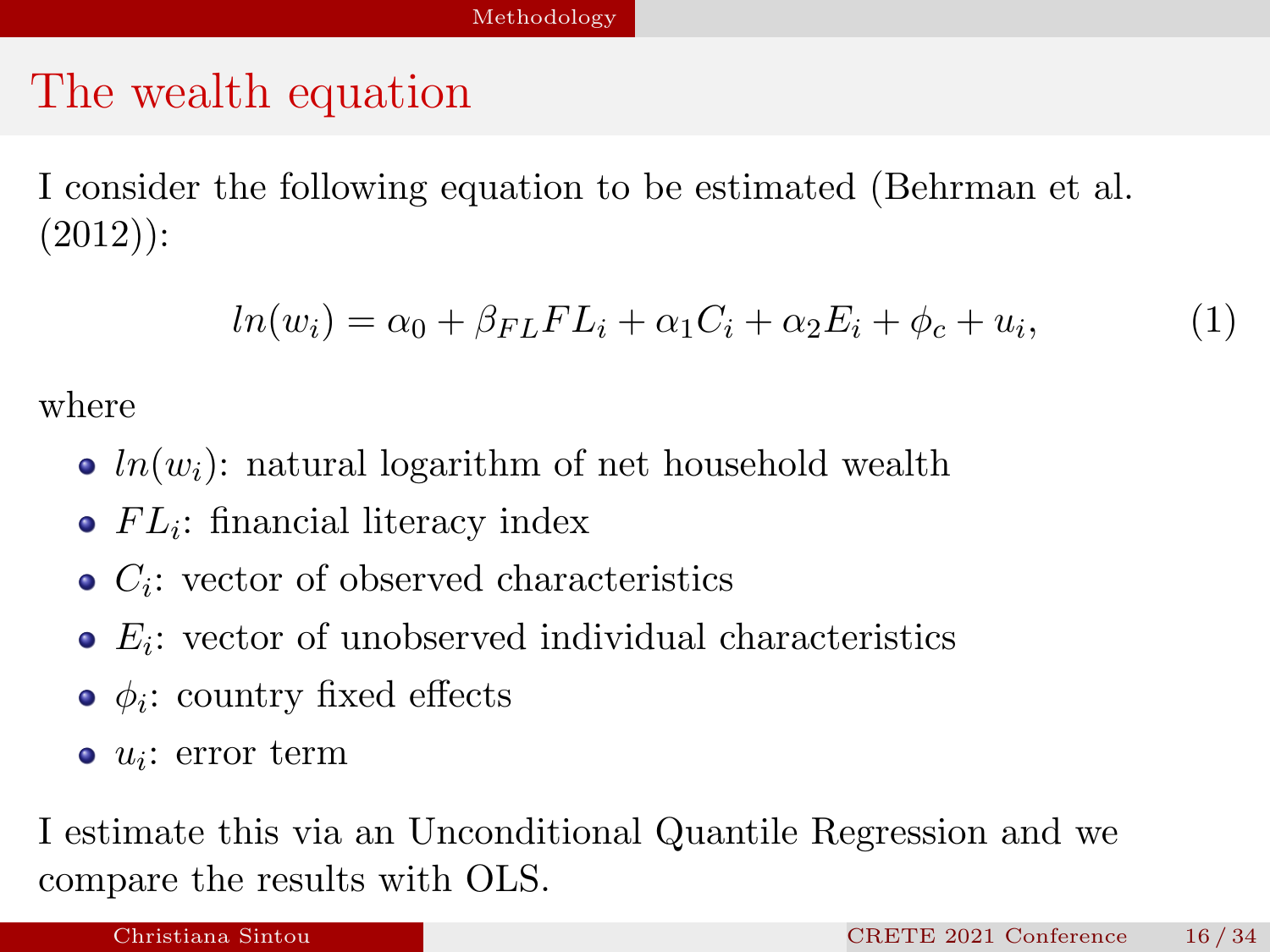### What about endogeneity?

It is widely acknowledged that financial literacy is endogenous to wealth  $\Rightarrow \hat{\beta}_{FL}$  might not be consistent.

Therefore, we define:

$$
FL_i = \eta_0 + \eta_1 C_i + \eta_2 E_i + \eta_3 Z_i + v_i,
$$
\n(2)

where,

- $C_i$ : vector of observed individual characteristics
- $E_i$ : unobserved individual characteristics
- $Z_i$ : set of variables which affect financial literacy but do not directly affect wealth
- $v_i$ : error term

To infer causality, we use an IV-Generalized Quantile Regression approach and we compare the results with 2SLS.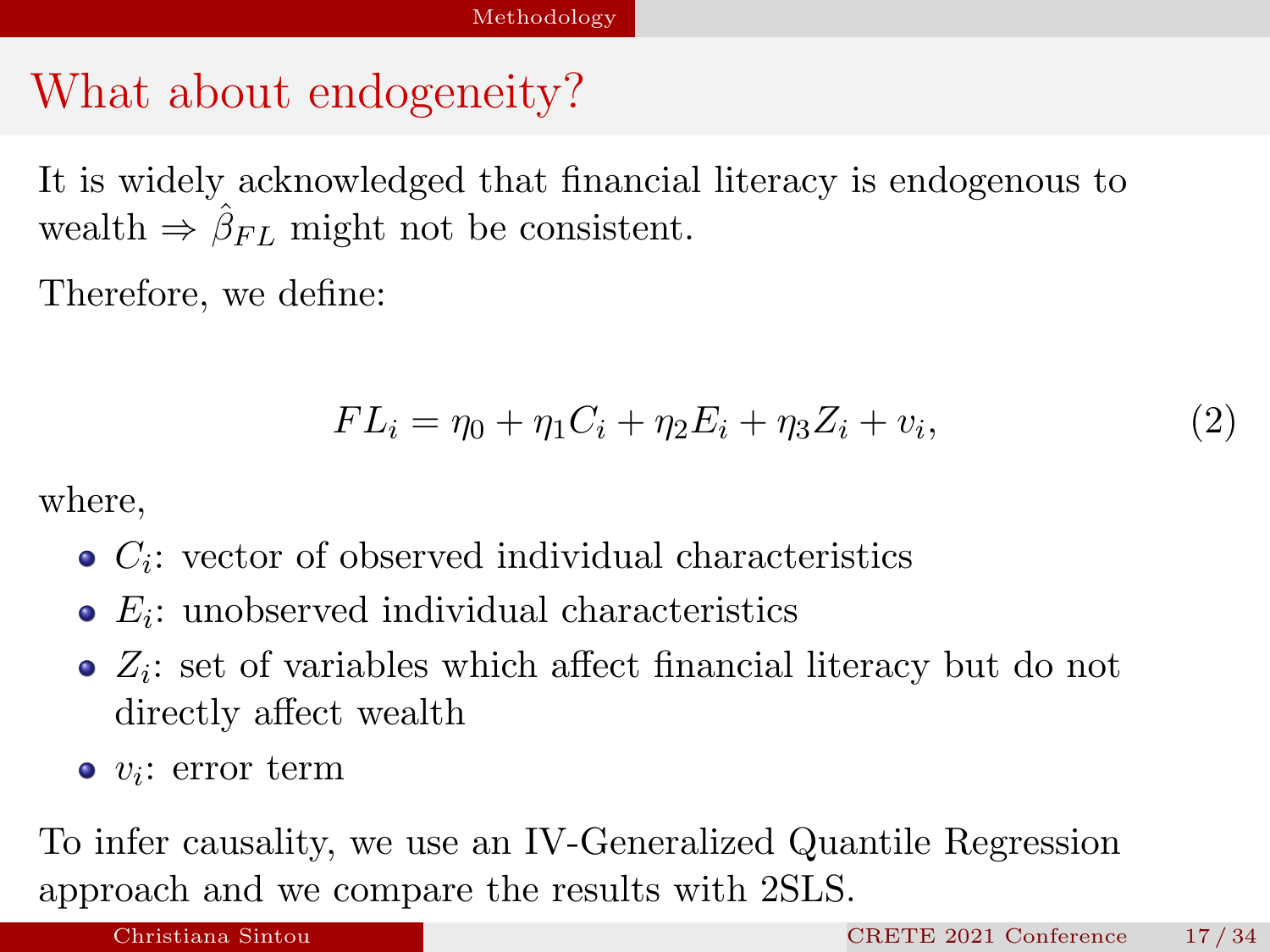### Estimation Method

#### Unconditional Quantile Regression (UQR)

- The method was introduced by Firpo et al.  $(2009)$ .
- This methodology yields coefficients for each  $\tau^{th}$  quantile of the distribution of the outcome variable, as follows:

$$
Q_{\tau}(Y) = X\beta(\tau) + \epsilon,\tag{3}
$$

where,  $\beta$  is the UQR estimator for  $q = \tau$  and X is a vector of independent variables.

• This tells us how financial literacy affects the **entire distribution** of wealth, and not only its mean.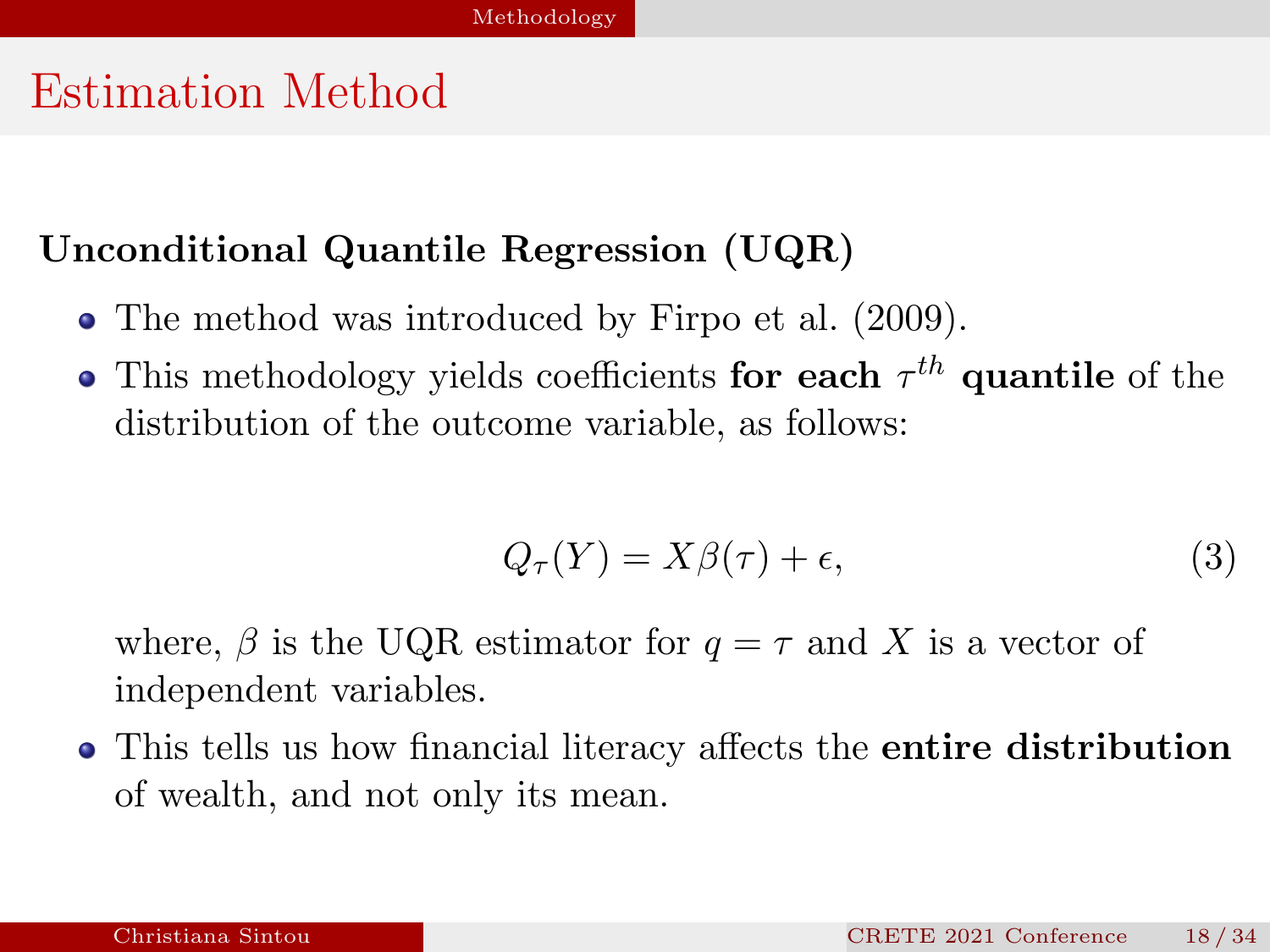#### Estimation Method

 $\phi(\tau)$  can be interpreted as the marginal effect of a covariate on the  $\tau^{th}$  quantile of the unconditional distribution of wealth, regardless of the included covariates:

$$
\beta(\tau) = \partial F_Y(y)/\partial x \tag{4}
$$

- Therefore, by using UQR we can study:
	- $\sqrt{\ }$  How does financial literacy affect the level of wealth holdings within each quantile of the wealth distribution.
	- $\checkmark$  How much do these effects vary **between** different quantiles of the wealth distribution.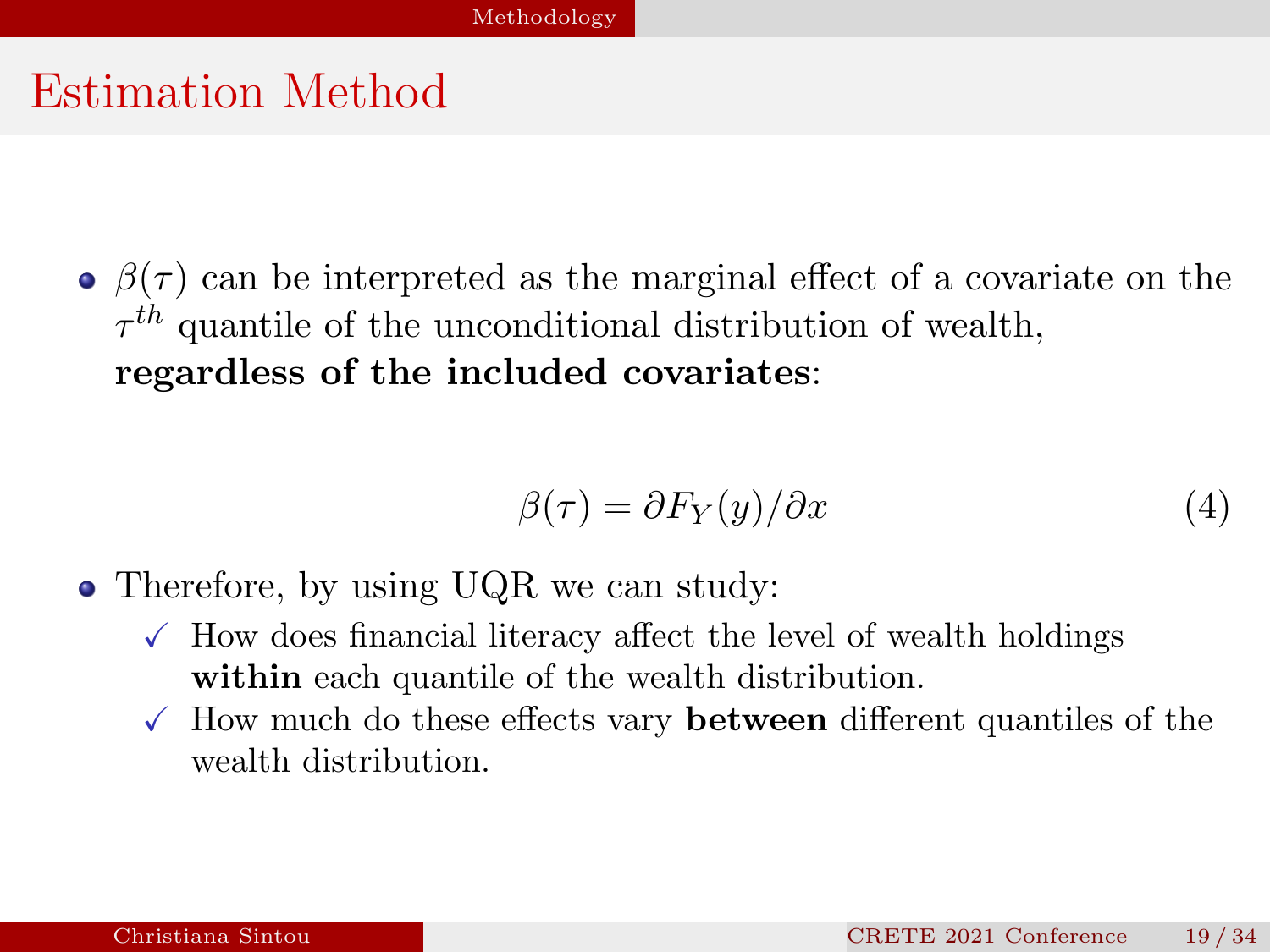#### <span id="page-19-0"></span>Baseline Regression I

Table 3: Financial Literacy and Net Household Wealth: OLS and UQR estimates.

| <b>MODELS</b>                                                                                       | <b>OLS</b> | UQR.        |             |             |
|-----------------------------------------------------------------------------------------------------|------------|-------------|-------------|-------------|
| VARIABLES                                                                                           |            | $\tau = 10$ | $\tau = 50$ | $\tau = 90$ |
|                                                                                                     | (1)        | (2)         | (3)         | (4)         |
| Panel A: Exogenous Indicators (1st Specification)                                                   |            |             |             |             |
| Fin. Literacy: # correct answers/4Q                                                                 | $0.177***$ | $0.436***$  | $0.116***$  | $0.068***$  |
|                                                                                                     | [0.008]    | [0.029]     | [0.006]     | [0.008]     |
| Country Fixed Effects                                                                               | <b>YES</b> | <b>YES</b>  | <b>YES</b>  | <b>YES</b>  |
| $Pseudo R^2$                                                                                        | 0.1784     | 0.0508      | 0.2015      | 0.1479      |
| # Observations                                                                                      | 56,370     | 56,370      | 56,370      | 56,370      |
| Panel B: Exogenous Indicators & Personality Traits (2nd Specification)                              |            |             |             |             |
| Fin. Literacy:#correct answers/4Q                                                                   | $0.143***$ | $0.364***$  | $0.092***$  | $0.047***$  |
|                                                                                                     | [0.008]    | [0.031]     | [0.006]     | [0.008]     |
| Country Fixed Effects                                                                               | <b>YES</b> | <b>YES</b>  | <b>YES</b>  | <b>YES</b>  |
| $Pseudo-)R^2$                                                                                       | 0.2047     | 0.0627      | 0.2171      | 0.1577      |
| # Observations                                                                                      | 54,966     | 54.966      | 54,966      | 54,966      |
| Panel C: Exogenous Indicators, Personality Traits & Demographic Characteristics (3rd Specification) |            |             |             |             |
| Fin. Literacy:#correct answers/4Q                                                                   | $0.103***$ | $0.269***$  | $0.067***$  | $0.035***$  |
|                                                                                                     | [0.007]    | [0.027]     | [0.006]     | [0.008]     |
| Country Fixed Effects                                                                               | <b>YES</b> | <b>YES</b>  | <b>YES</b>  | <b>YES</b>  |
|                                                                                                     |            |             |             |             |
| $Pseudo R^2$                                                                                        | 0.2695     | 0.0998      | 0.2562      | 0.1775      |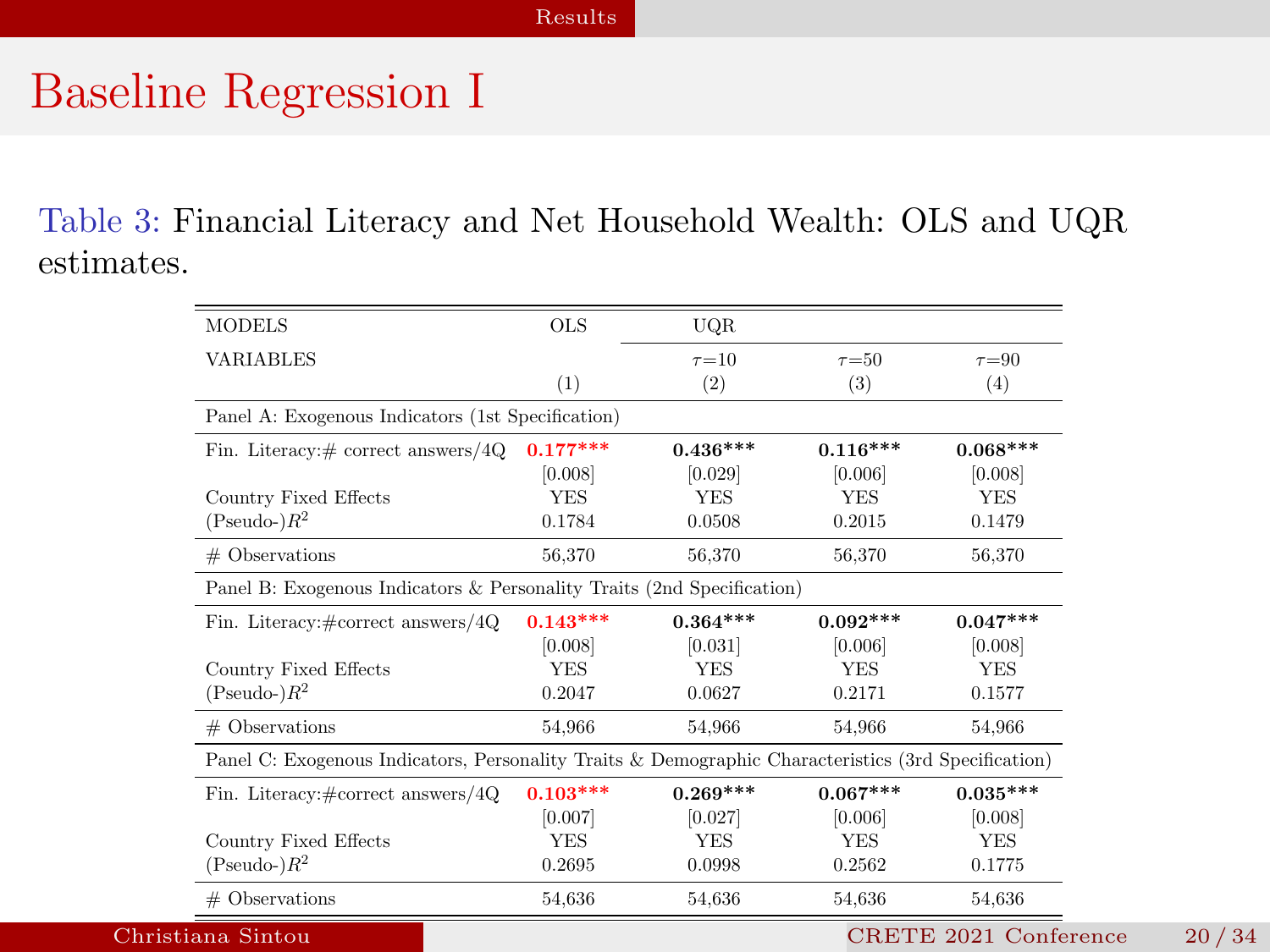### UQR - Graphical Illustration of the results

#### Figure 4: Financial literacy effects, UQR estimates

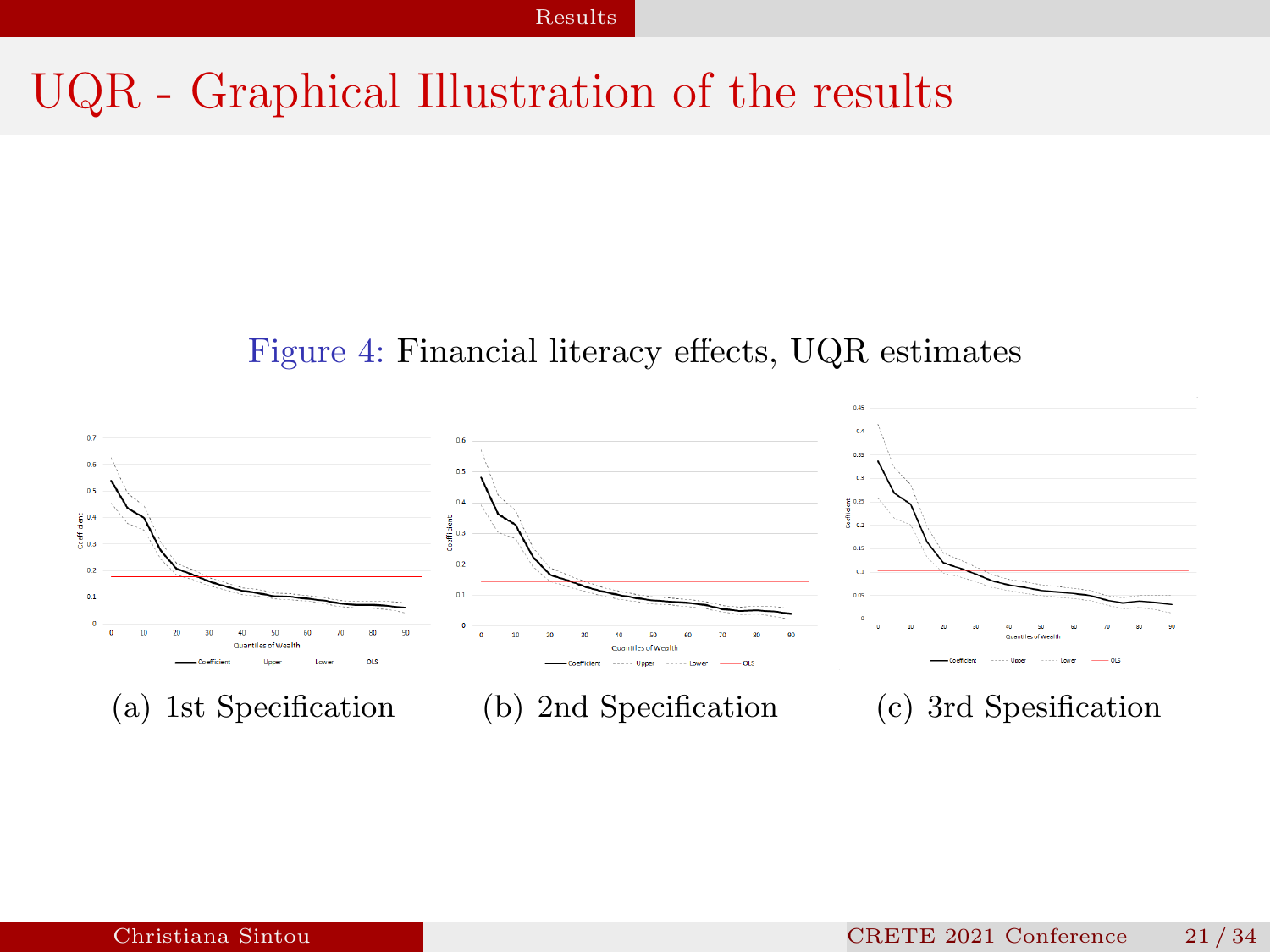## Decomposing the financial literacy effect

The "within-effect": How does financial literacy affect the level of wealth holdings within each quantile of the wealth distribution?

| <b>MODELS</b>                                                                                       | <b>OLS</b> | <b>UOR</b>  |             |             |
|-----------------------------------------------------------------------------------------------------|------------|-------------|-------------|-------------|
| <b>VARIABLES</b>                                                                                    |            | $\tau = 10$ | $\tau = 50$ | $\tau = 90$ |
|                                                                                                     | (1)        | (2)         | (3)         | (4)         |
| Panel A: Exogenous Indicators (1st Specification)                                                   |            |             |             |             |
| Fin. Literacy: # correct answers/4Q                                                                 | $0.177***$ | $0.436***$  | $0.116***$  | $0.068***$  |
|                                                                                                     | [0.008]    | [0.029]     | [0.006]     | [0.008]     |
| <b>Country Fixed Effects</b>                                                                        | <b>YES</b> | YES         | <b>YES</b>  | <b>YES</b>  |
| $(Pseudo-)R^2$                                                                                      | 0.1784     | 0.0508      | 0.2015      | 0.1479      |
| # Observations                                                                                      | 56,370     | 56,370      | 56,370      | 56,370      |
| Panel B: Exogenous Indicators & Personality Traits (2nd Specification)                              |            |             |             |             |
| Fin. Literacy:#correct answers/4Q                                                                   | $0.143***$ | $0.364***$  | $0.092***$  | $0.047***$  |
|                                                                                                     | [0.008]    | [0.031]     | [0.006]     | [0.008]     |
| <b>Country Fixed Effects</b>                                                                        | <b>YES</b> | <b>YES</b>  | <b>YES</b>  | <b>YES</b>  |
| $(Pseudo-)R^2$                                                                                      | 0.2047     | 0.0627      | 0.2171      | 0.1577      |
| # Observations                                                                                      | 54.966     | 54,966      | 54.966      | 54.966      |
| Panel C: Exogenous Indicators, Personality Traits & Demographic Characteristics (3rd Specification) |            |             |             |             |
| Fin. Literacy:#correct answers/4Q                                                                   | $0.103***$ | $0.269***$  | $0.067***$  | $0.035***$  |
|                                                                                                     | [0.007]    | [0.027]     | [0.006]     | [0.008]     |
| <b>Country Fixed Effects</b>                                                                        | <b>YES</b> | <b>YES</b>  | <b>YES</b>  | <b>YES</b>  |
| $(Pseudo-)R^2$                                                                                      | 0.2695     | 0.0998      | 0.2562      | 0.1775      |
| # Observations                                                                                      | 54,636     | 54,636      | 54,636      | 54,636      |

An increase in financial literacy increases wealth holdings:

- $\checkmark$  by about 27% at the lowest quantile of wealth  $(\tau=10)$ .
- $\checkmark$  by about 7\% at the median  $(\tau=50)$ .
- $\checkmark$  by 3.5%, at top quantiles  $(\tau=90)$ .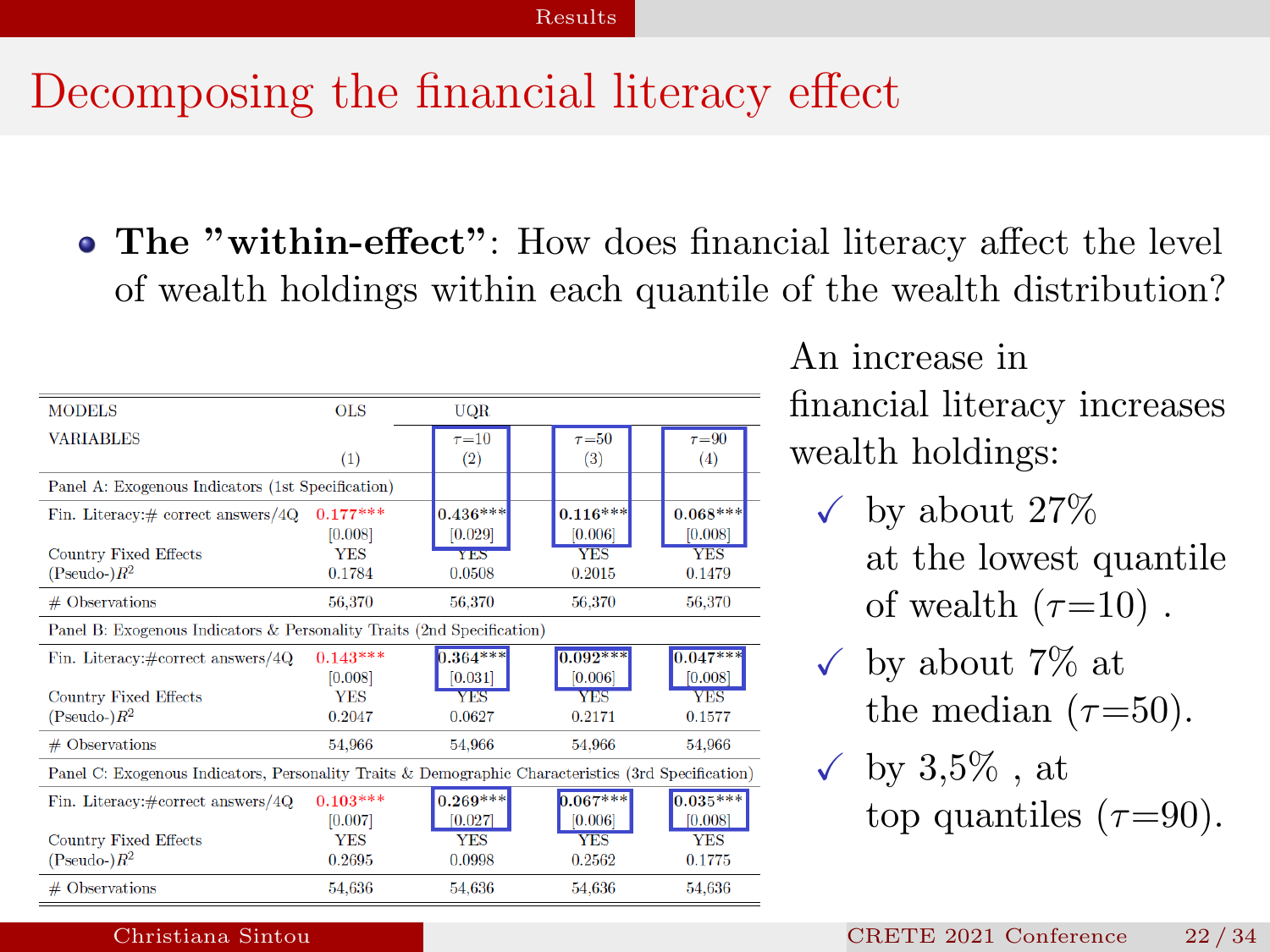### Decomposing the financial literacy effect

• The "between-effect": How does financial literacy affect wealth inequality, i.e. the dispersion of wealth between different quantiles?

| <b>OLS</b> | <b>UOR</b>                                                                                                                                                              |                       |                                                                                                                                                                                                       |
|------------|-------------------------------------------------------------------------------------------------------------------------------------------------------------------------|-----------------------|-------------------------------------------------------------------------------------------------------------------------------------------------------------------------------------------------------|
|            | $\tau = 10$                                                                                                                                                             | $\tau = 50$           | $\tau = 90$                                                                                                                                                                                           |
| (1)        | (2)                                                                                                                                                                     | (3)                   | (4)                                                                                                                                                                                                   |
|            |                                                                                                                                                                         |                       |                                                                                                                                                                                                       |
|            | $0.436***$                                                                                                                                                              | $0.116***$            | $0.068***$                                                                                                                                                                                            |
|            |                                                                                                                                                                         |                       | [0.008]                                                                                                                                                                                               |
|            |                                                                                                                                                                         |                       | <b>YES</b>                                                                                                                                                                                            |
|            | 0.0508                                                                                                                                                                  | 0.2015                | 0.1479                                                                                                                                                                                                |
|            | 56,370                                                                                                                                                                  | 56,370                | 56,370                                                                                                                                                                                                |
|            |                                                                                                                                                                         |                       |                                                                                                                                                                                                       |
|            | $0.364***$                                                                                                                                                              | $0.092***$            | $0.047***$                                                                                                                                                                                            |
| [0.008]    | [0.031]                                                                                                                                                                 | [0.006]               | [0.008]                                                                                                                                                                                               |
| <b>YFS</b> | YES.                                                                                                                                                                    | <b>The Price</b>      | YES                                                                                                                                                                                                   |
|            | 0.0627                                                                                                                                                                  | 0.2171                | 0.1577                                                                                                                                                                                                |
|            | 54.966                                                                                                                                                                  | 54,966                | 54.966                                                                                                                                                                                                |
|            |                                                                                                                                                                         |                       |                                                                                                                                                                                                       |
|            | $0.269***$                                                                                                                                                              | $0.067***$            | $0.035***$                                                                                                                                                                                            |
|            | [0.027]                                                                                                                                                                 | [0.006]               | [0.008]                                                                                                                                                                                               |
| <b>YES</b> | <b>YES</b>                                                                                                                                                              | <b>YES</b>            | <b>YES</b>                                                                                                                                                                                            |
|            |                                                                                                                                                                         |                       |                                                                                                                                                                                                       |
| 0.2695     | 0.0998                                                                                                                                                                  | 0.2562                | 0.1775                                                                                                                                                                                                |
|            | Panel A: Exogenous Indicators (1st Specification)<br>$0.177***$<br>[0.008]<br><b>YES</b><br>0.1784<br>56,370<br>$0.143***$<br>0.2047<br>54,966<br>$0.103***$<br>[0.007] | [0.029]<br><b>YES</b> | 0,006 <br><b>YES</b><br>Panel B: Exogenous Indicators & Personality Traits (2nd Specification)<br>Panel C: Exogenous Indicators, Personality Traits & Demographic Characteristics (3rd Specification) |

Increasing financial literacy across the board:

- $\checkmark$  decreases the "90-50 gap" by 0.067-0.035  $= 3.2\%$ .
- $\checkmark$  decreases the "50-10 gap" by 0.269-0.067  $= 20.2\%$ .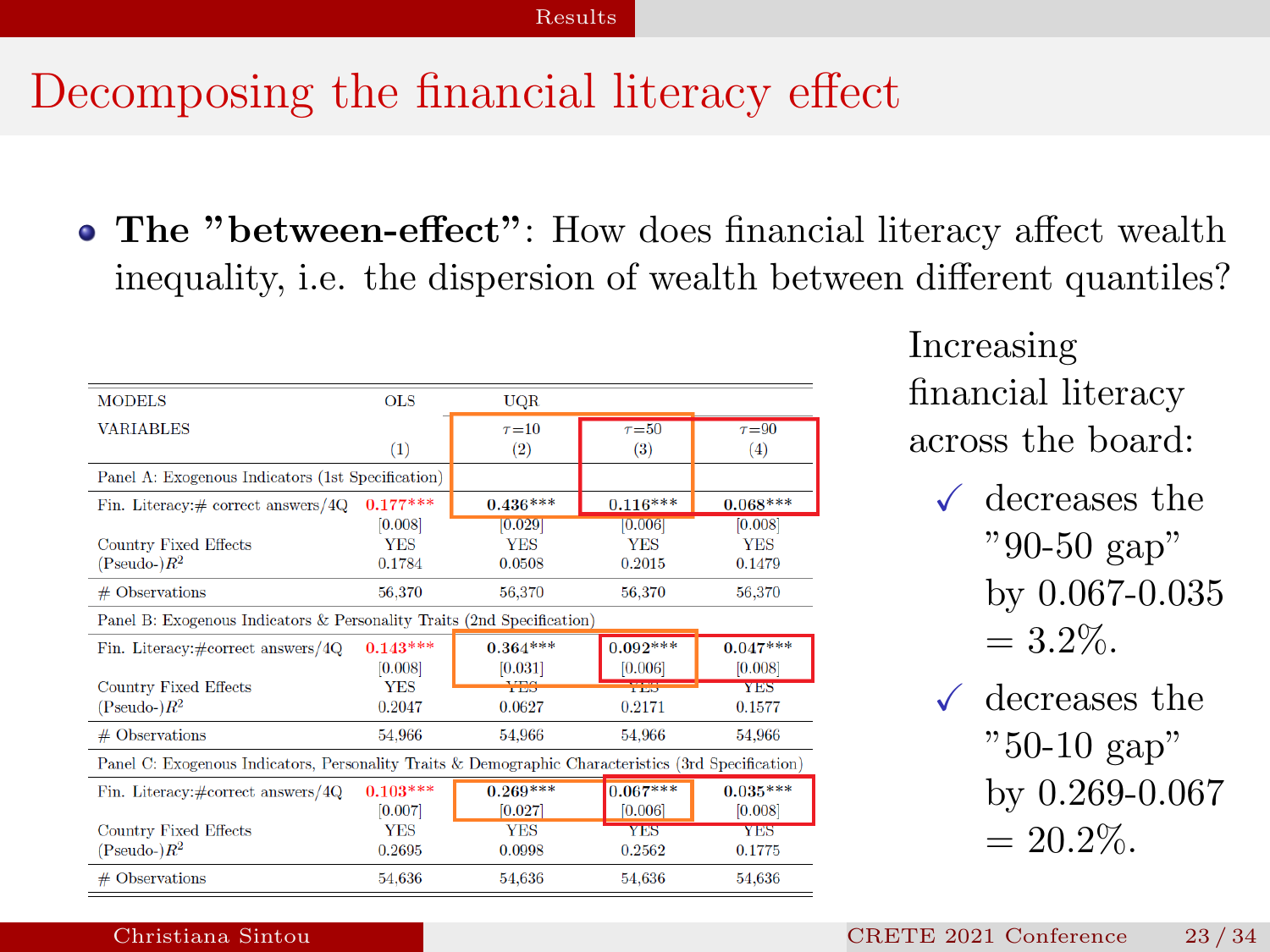### Instrumental Variable Analysis

Table 4: Financial Literacy and Net Household Wealth: 2SLS and IV-GQR estimates.

| <b>MODELS</b>                                | 2SLS          | IV-GOR            |             |             |
|----------------------------------------------|---------------|-------------------|-------------|-------------|
| <b>VARIABLES</b>                             |               | $\tau = 10$       | $\tau = 50$ | $\tau = 90$ |
|                                              | (1)           | $\left( 2\right)$ | (3)         | 4)          |
| Panel A: Exogenous Indicators                |               |                   |             |             |
| Fin. Literacy: $\#\text{correct answers}/4Q$ | $0.492***$    | $1.029***$        | $0.358***$  | $0.319***$  |
|                                              | [0.038]       | [0.035]           | [0.017]     | [0.016]     |
| Country Fixed Effects                        | YES           | <b>YES</b>        | <b>YES</b>  | YES         |
| $\#$ Observations                            | 55,156        | 55,156            | 55,156      | 55,156      |
| <b>F</b> -statistic of excluded instruments  | 1035.69***    |                   |             |             |
| Kleibergen-Paap (LM statistic)               | $1948.519***$ |                   |             |             |
| Hansen J statistic                           | 0.001         |                   |             |             |
| Endogeneity test                             | 76.641***     |                   |             |             |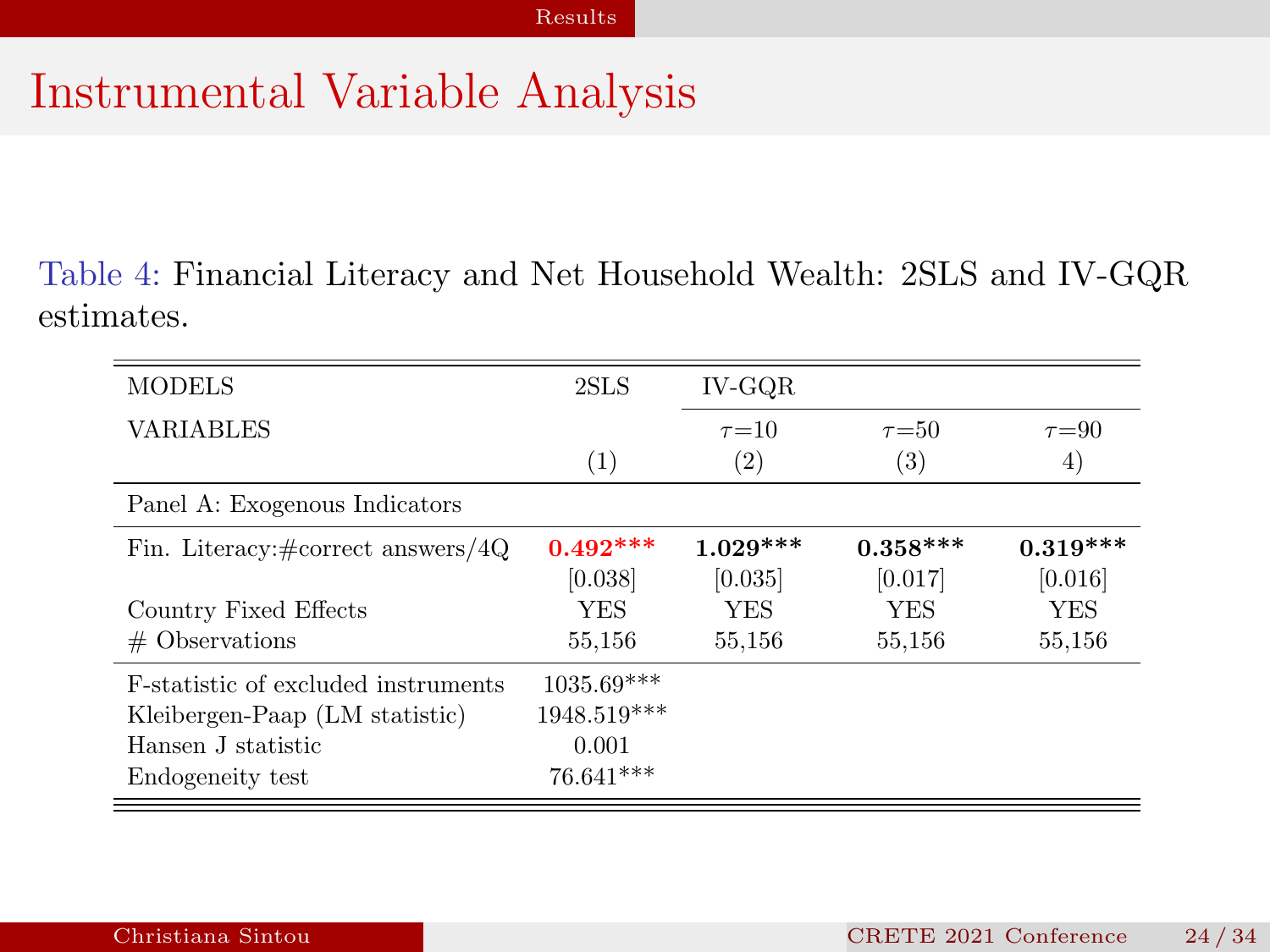#### Instrumental Variable Analysis

Table 5: Financial Literacy and Net Household Wealth: 2SLS and IV-GQR estimates.

| <b>MODELS</b>                                      | 2SLS        | IV-GOR            |                   |             |
|----------------------------------------------------|-------------|-------------------|-------------------|-------------|
| <b>VARIABLES</b>                                   |             | $\tau = 10$       | $\tau = 50$       | $\tau = 90$ |
|                                                    | (1)         | $\left( 2\right)$ | $\left( 3\right)$ | (4)         |
| Panel B: Exogenous Indicators & Personality Traits |             |                   |                   |             |
| Fin. Literacy: $\#\text{correct answers}/4Q$       | $0.397***$  | $0.873***$        | $0.293***$        | $0.255***$  |
|                                                    | [0.039]     | [0.042]           | [0.025]           | [0.009]     |
| Country Fixed Effects                              | YES         | <b>YES</b>        | YES               | YES         |
| $#$ Observations                                   | 53.885      | 53,885            | 53,885            | 53.885      |
| <b>F-statistic of excluded instruments</b>         | 980.27***   |                   |                   |             |
| Kleibergen-Paap (LM statistic)                     | 1846.438*** |                   |                   |             |
| Hansen J statistic                                 | 0.022       |                   |                   |             |
| Endogeneity test                                   | 46.819***   |                   |                   |             |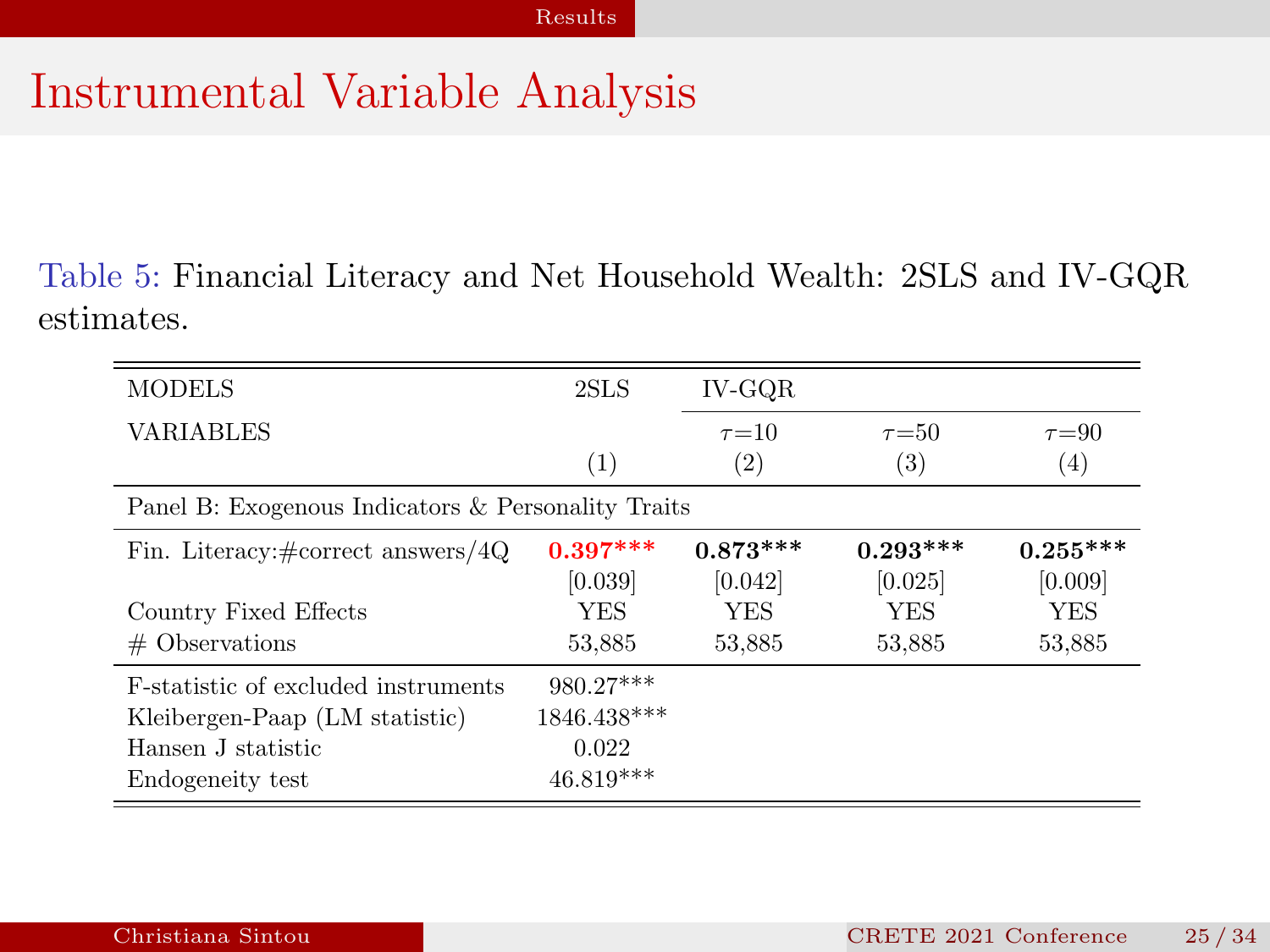#### Instrumental Variable Analysis

Table 6: Financial Literacy and Net Household Wealth: 2SLS and IV-GQR estimates.

| <b>MODELS</b>                                                                   | 2SLS        | IV-GOR            |                   |             |
|---------------------------------------------------------------------------------|-------------|-------------------|-------------------|-------------|
| <b>VARIABLES</b>                                                                |             | $\tau = 10$       | $\tau = 50$       | $\tau = 90$ |
|                                                                                 | (1)         | $\left( 2\right)$ | $\left( 3\right)$ | (4)         |
| Panel C: Exogenous Indicators, Personality Traits & Demographic Characteristics |             |                   |                   |             |
| Fin. Literacy: $\# \text{correct answers}/4Q$                                   | $0.326***$  | $0.759***$        | $0.229***$        | $0.224***$  |
|                                                                                 | [0.038]     | [0.046]           | [0.019]           | [0.016]     |
| Country Fixed Effects                                                           | YES         | <b>YES</b>        | <b>YES</b>        | YES         |
| $#$ Observations                                                                | 53,559      | 53,559            | 53,559            | 53,559      |
| <b>F</b> -statistic of excluded instruments                                     | 946.94***   |                   |                   |             |
| Kleibergen-Paap (LM statistic)                                                  | 1787.899*** |                   |                   |             |
| Hansen J statistic                                                              | 1.344       |                   |                   |             |
| Endogeneity test                                                                | $38.427***$ |                   |                   |             |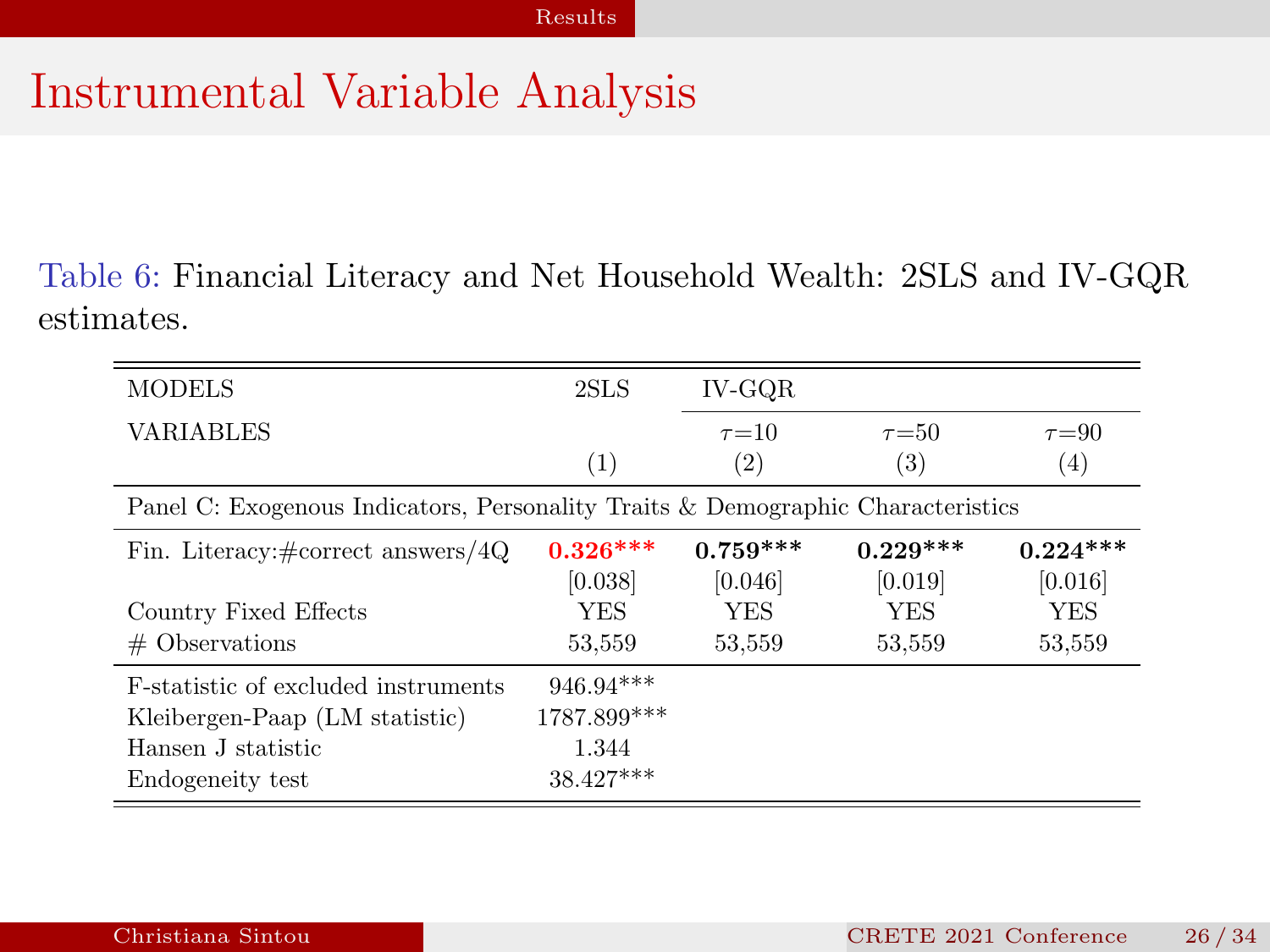### IV-GQR - Graphical Illustration of the results

Figure 5: Financial literacy effects, IV-GQR estimates - 3rd Specification.



The effect of financial literacy:

- $\checkmark$  is big in the lower tail of the unconditional wealth distribution (about 76%).
- $\checkmark$  decreases to 40% at  $\tau$ =30, 23% at the median, to hit a low of 21.6 % at  $\tau$ =60.
- $\checkmark$  it increases slightly again at the upper tail, ranging between 24% and 26%.
- $\checkmark$  it reduces the 50-10 wealth gap by about 50%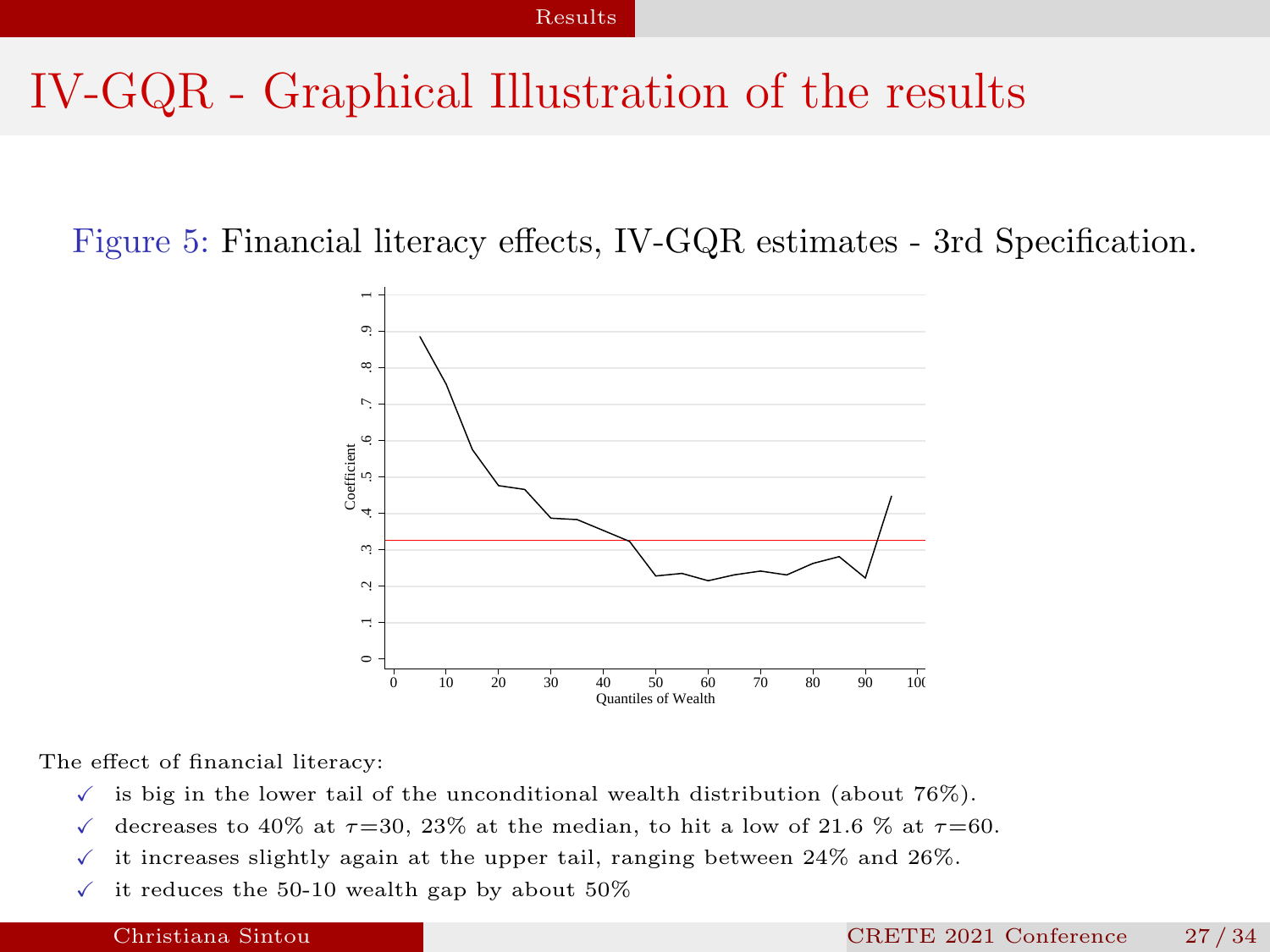#### Potential Interpretation

A potential explanation of the results is based on [Mwabu and Schultz](#page-33-12) [\(1996\)](#page-33-12) and is the following:

- We can interpret the quantile index as a measure of unobserved ability.
- If ability and financial literacy are substitutes  $\Rightarrow$  marginal effects of financial literacy decrease with ability and financial literacy contributes relatively more to low ability individuals.
- If ability and financial literacy are complements  $\Rightarrow$  financial literacy has an additional indirect effect that results to higher returns for the more able individuals.

An important detail is the way we measure financial literacy  $\Rightarrow$  basic financial knowledge rather than sophisticated financial knowledge.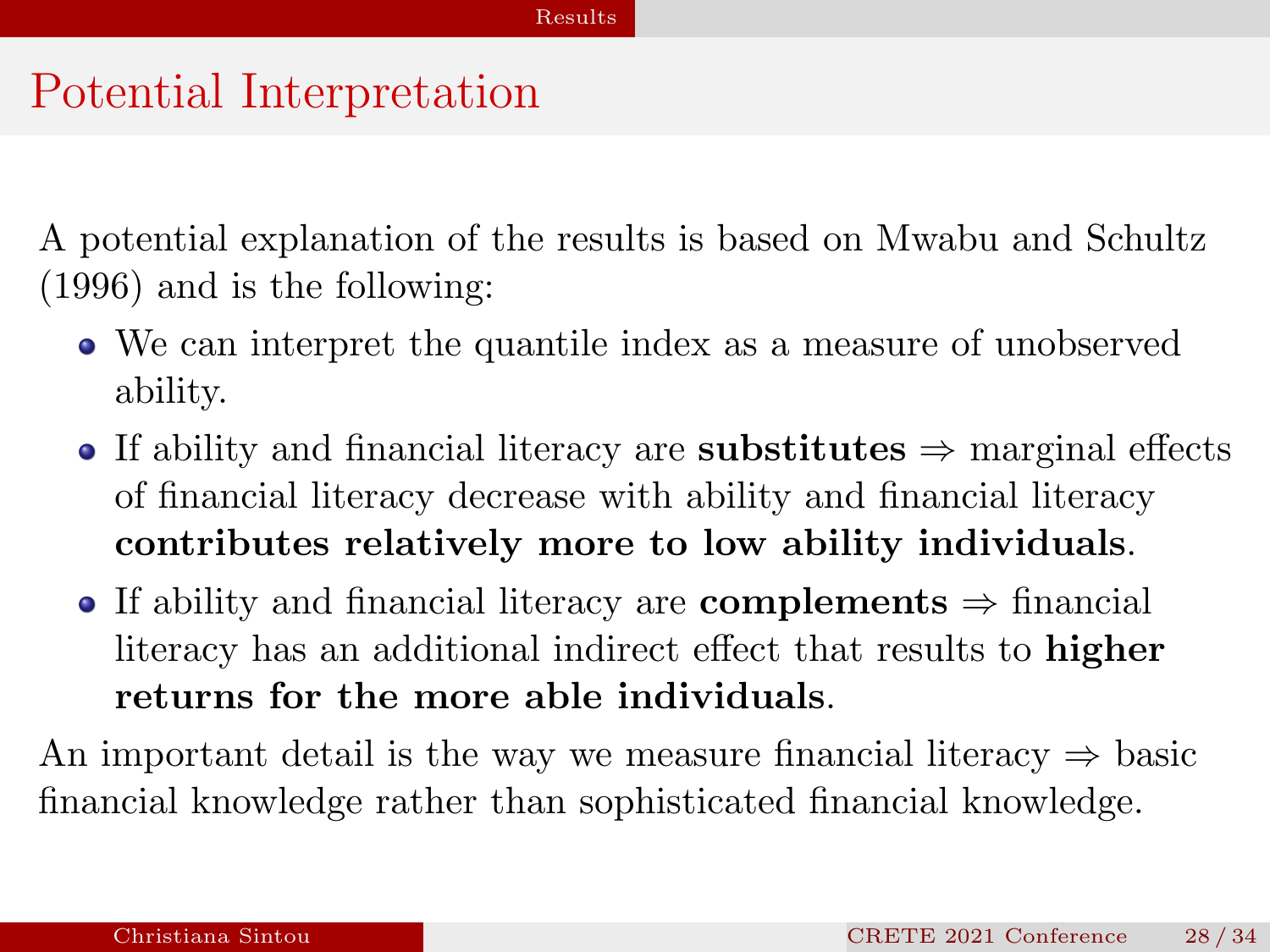#### By-country Analysis I

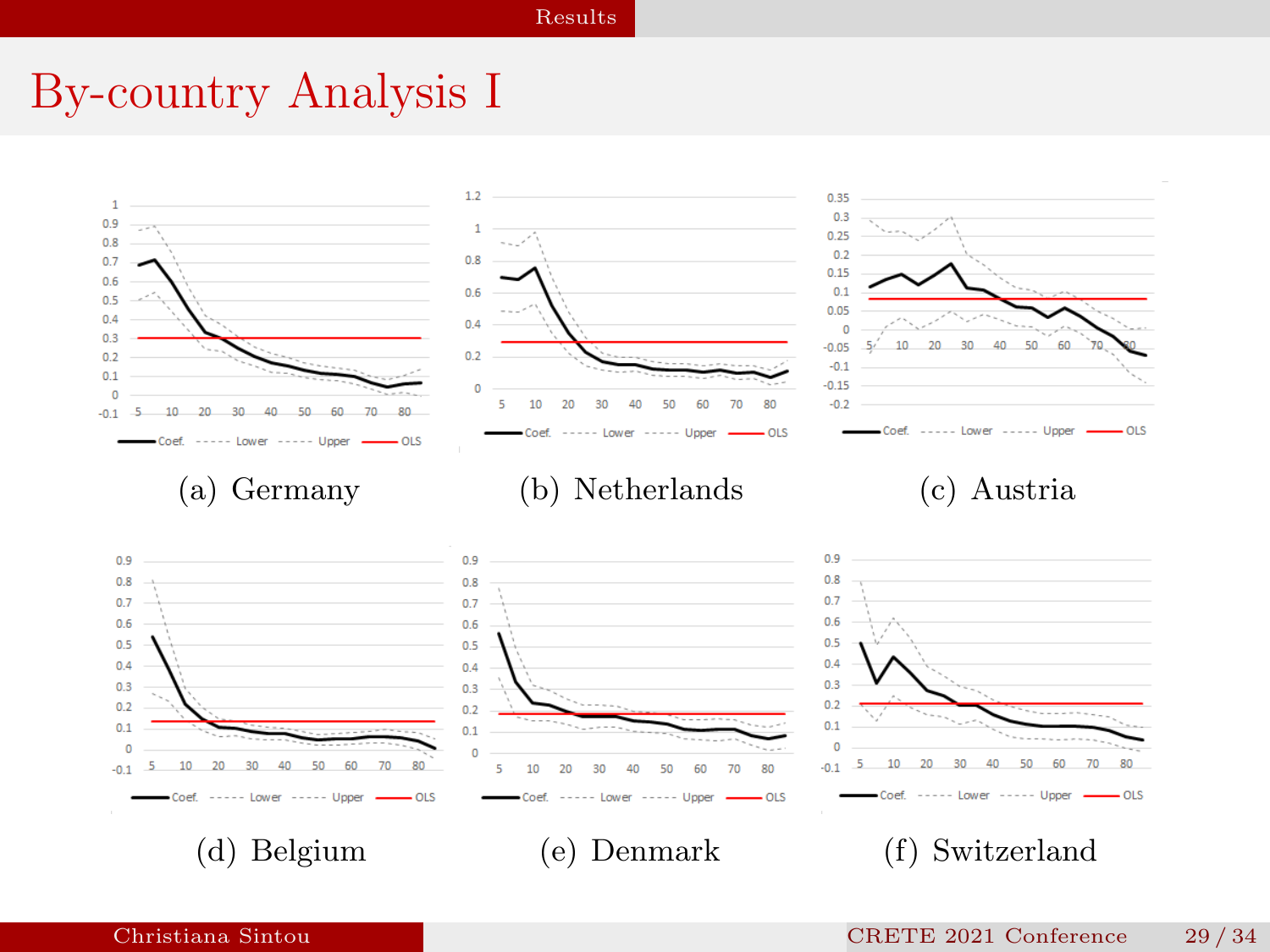#### By-country Analysis II

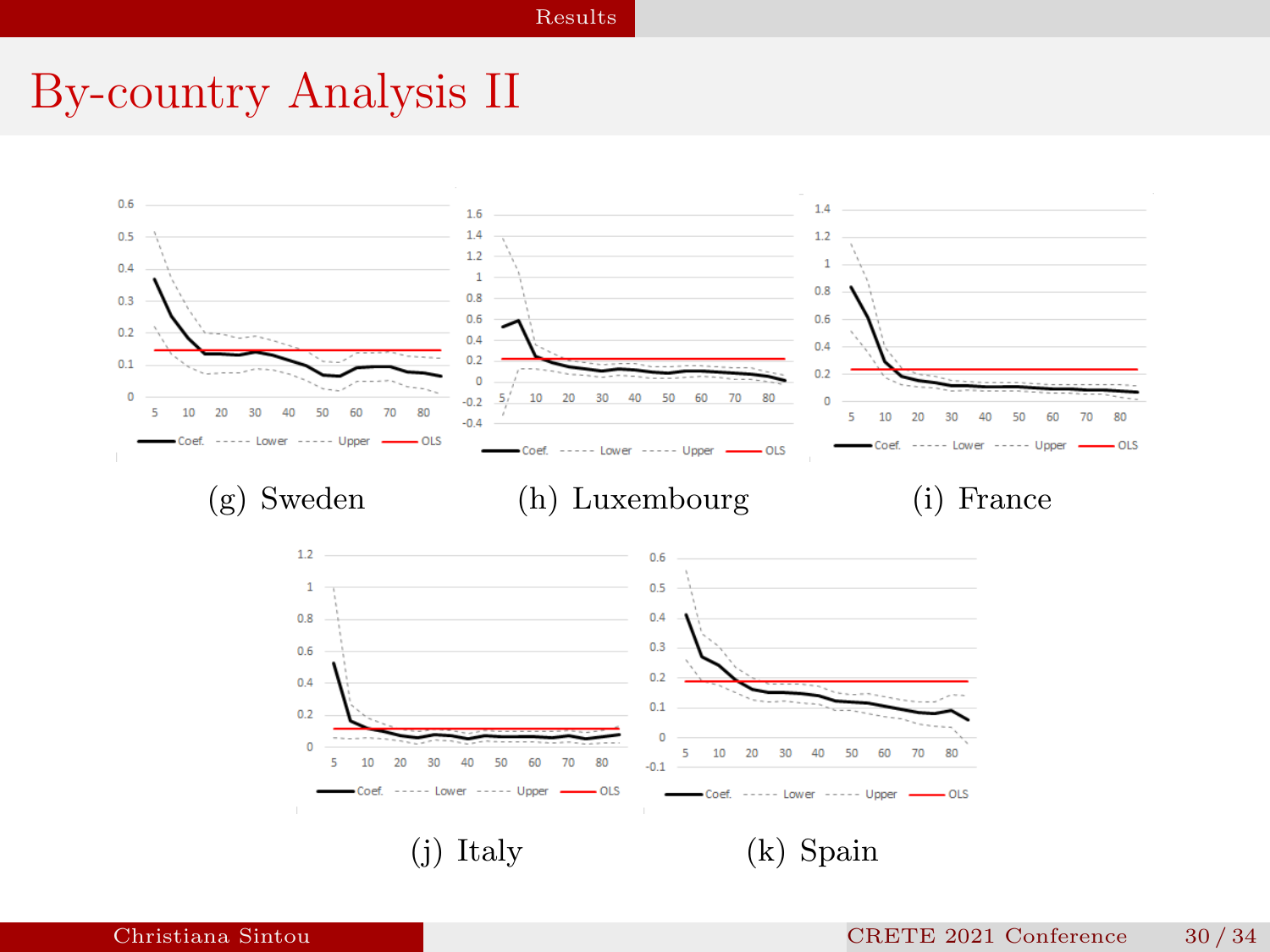#### By-country Analysis III

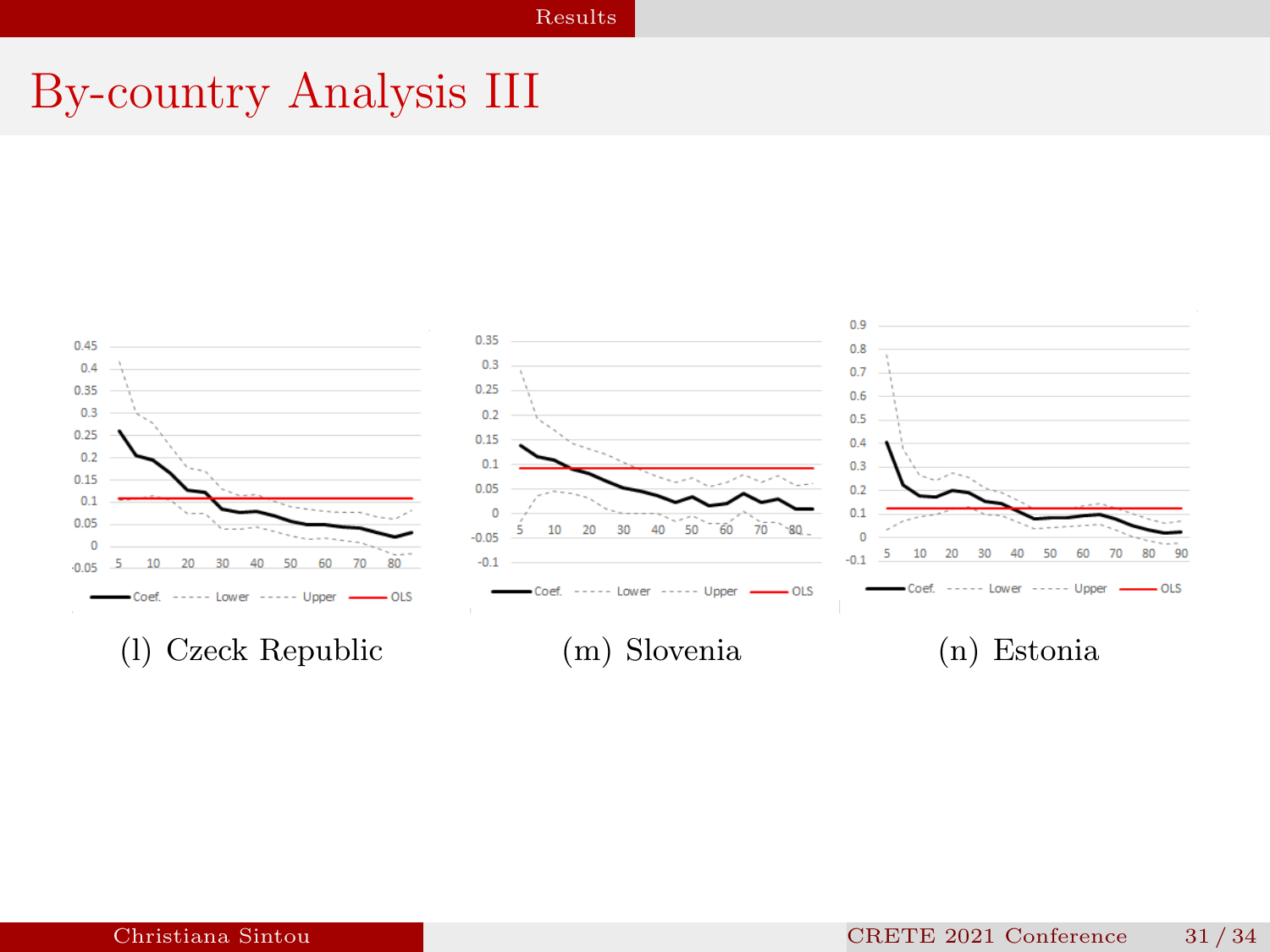# <span id="page-31-0"></span>Concluding Remarks

- The effect of financial literacy on the distribution of wealth is significantly heterogeneous.
	- $\sqrt{\ }$  Financial literacy has significantly **higher effects at lower** quantiles of the wealth distribution, which drop gradually as we move across the wealth distribution.
- Financial literacy can reduce wealth inequality.
	- $\checkmark$  Improvements in financial knowledge can decrease the "50-10" wealth gap" by almost 50%.

Policy Implications:

• Targeted and subsidized access to these groups of individuals who can benefit most from acquisition of financial knowledge.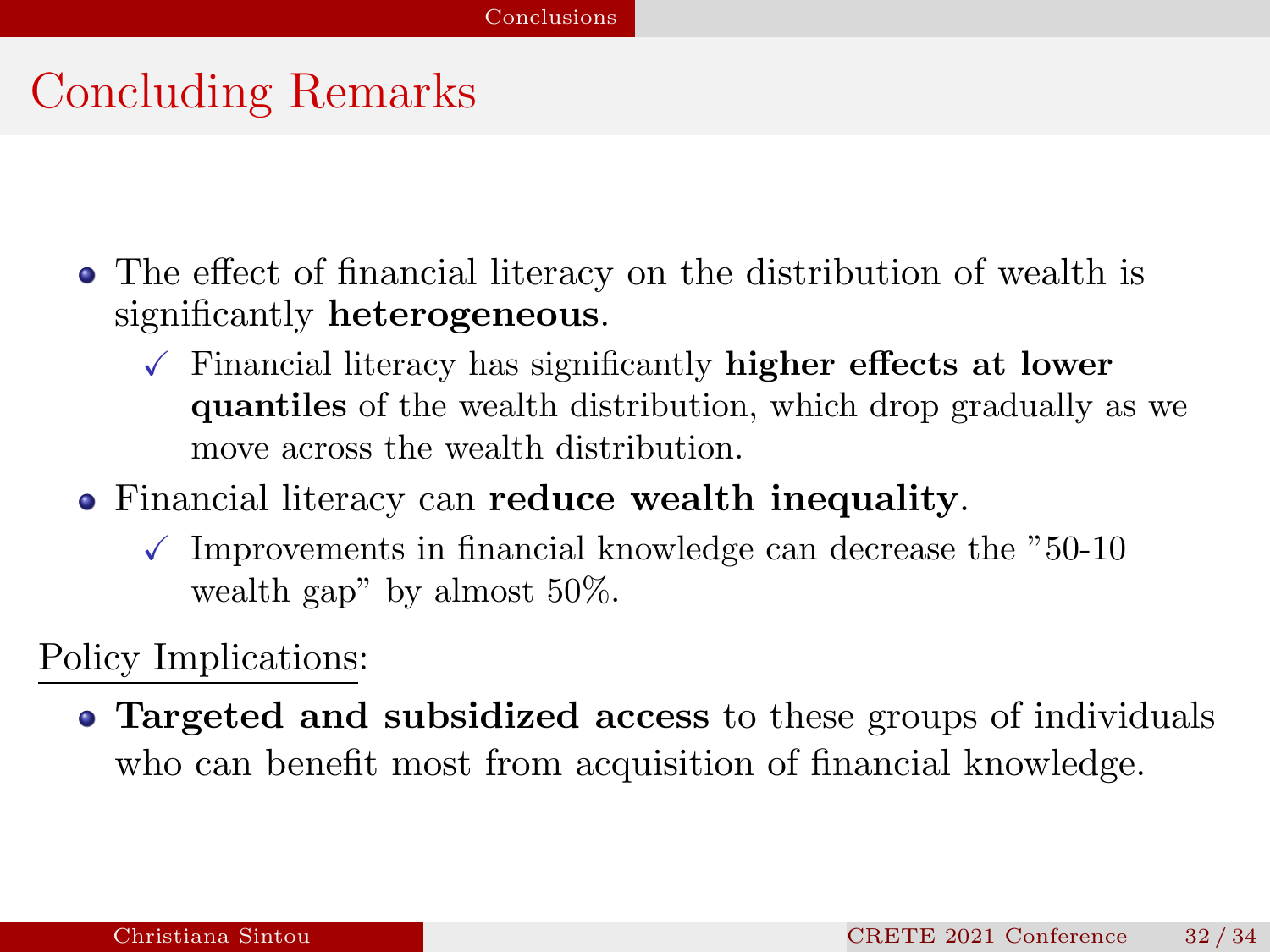#### <span id="page-32-0"></span>Extensions

- What is the mechanism? Analyze the relationship for different components of wealth.
- What drives the results? Look at the effect of each financial literacy question separately.
- Counterfactual analysis.